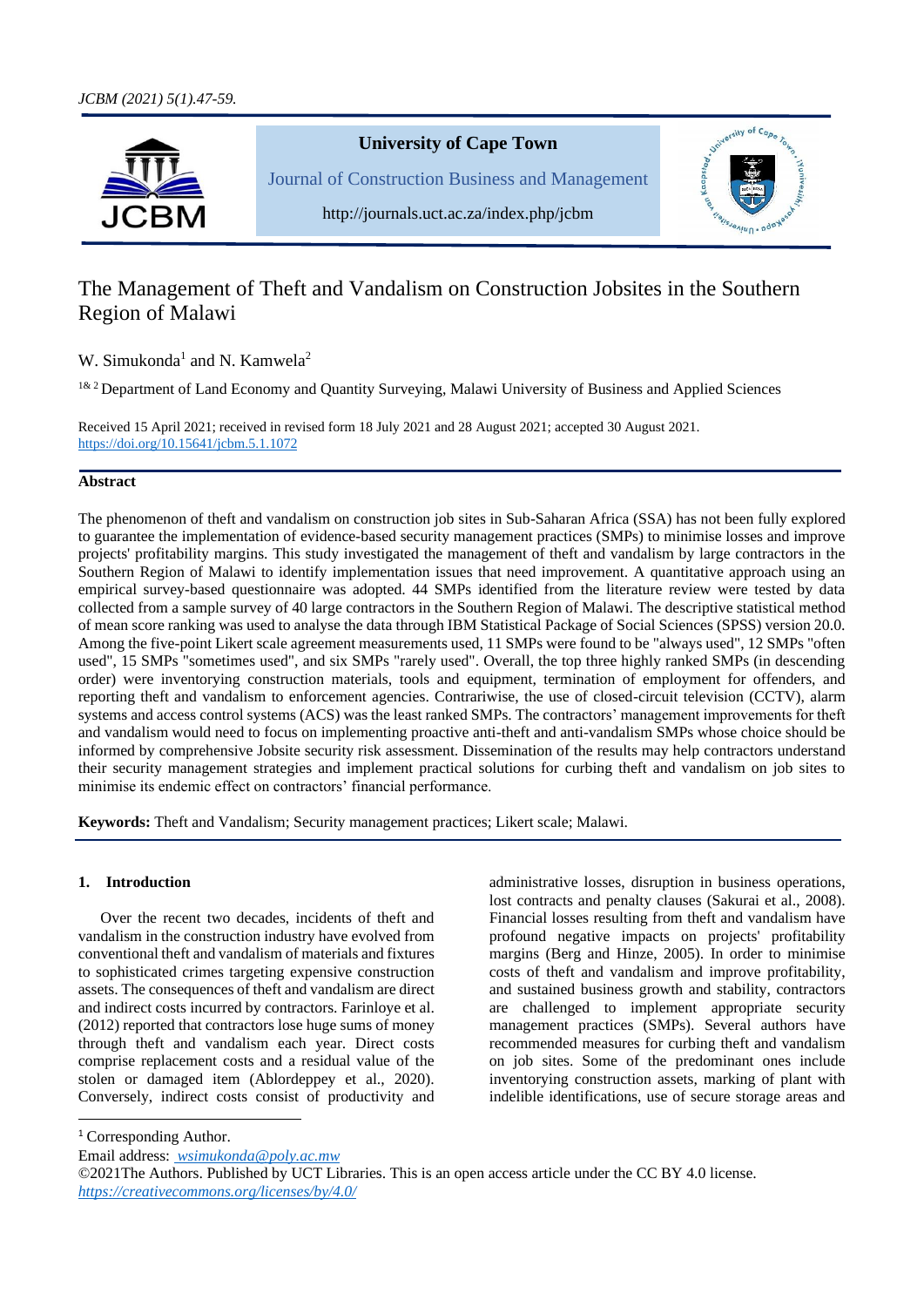perimeter fencing (Ablordeppey, 2020: 38-39; Edike and Babatunde, 2017). However, their effectiveness has been questioned as more incidents of theft and vandalism continue to occur on job sites. Other authors have mourned the underutilisation of appropriate measures such as closed-circuit television (CCTV), alarm systems and background checks on applicants' records (Edike and Babatunde, 2017). This has been partly attributed to high capital cost (Ablordeppey et al., 2020) associated with their implementation and, therefore, common among small and medium-sized contractors. However, for large contractors, the cost-benefit analysis for adopting these SMPs is sufficiently compelling. Unfortunately, these SMPs continue to be neglected, as recently observed by Ablordeppey et al. (2020) and large contractors, according to Farinloye et al. (2012), continue to experience huge losses from theft and vandalism.

Therefore, crime prevention has become a major concern for players in the construction industry as losses from theft and vandalism can greatly affect the profitability of contractors. Considering the industry's economic contribution to the national economies, effective security strategies must be explored and implemented to minimise losses to contractors. Further, theft and vandalism remain insufficiently researched phenomena within the construction management discipline in Africa, specifically, Sub-Saharan Africa (SSA). Several studies, including that of Edike & Babatunde (2017), Farinloye et al. (2013) and Ablordeppey et al. (2020), were conducted in Nigeria and Ghana. These studies may not adequately portray the experiences of SSA countries to the phenomenon. The lack of practical experience of contractors SMPs could be the missing link in implementing evidence-based strategies to make construction job sites less attractive to thieves and vandals. Further, not much is read into the SMPs used on construction job sites due to the previous studies probing few SMPs. The current study conducted a thorough literature review and compiled a long list of successful SMPs for preventing crime on construction job sites, which was then probed. Hence, the purpose of this study was an assessment of SMPs implemented by large contractors in curbing crimes on construction job sites in the Southern region of Malawi.

The following section defines the terms theft and vandalism and the kinds of crime incidents and criminals. Various causes of theft and vandalism, including locations of job sites, are discussed in section 3, while sections 4 and 5 highlight the cost of theft and vandalism and symmetrical measures for their prevention on job sites. Section 6 presents methods used to collect and analyse the data on the assessment of SMPs implemented by contractors. Section 7 discusses the findings related to the data collected and the literature reviewed, while section 8 provides major practical and theoretical implications of the study.

## **2. An overview of construction theft and vandalism**

The People's Law Dictionary (1981) defines theft as "a generic term for all crimes in which a person intentionally and fraudulently takes personal property of another without permission or consent and with the intent to convert it to the takers' use (including potential sale)."

Construction job sites are naturally at high risk of victimisation due to the valuable assets found on them. Such items include large excavators, loaders, vibrator rollers, dumpers, generators, pumps, drillers, breakers, shutters and scaffolds (Gwynn et al., 2005). According to Boba and Santos (2006), theft of high-value assets such as construction plant results in loss of profits for contractors and sordid gain and filthy lucre for criminals. Conversely, Farinloye et al. (2012) describes vandalism as a crime of destroying or damaging something or property deliberately and for no good reason. Though it does not result in massive losses for contractors, Berg and Hinze (2005) states that vandalism is a nuisance that must be avoided. Vandalism manifests in the form of destruction of in-place materials, graffiti, broken glass and damage to construction plants (Farinloye et al., 2012). Taken together, theft and vandalism ought to be critical facets of commercial construction projects which must be given attention.

Boba and Santos (2006) categorise perpetrators of theft and vandalism into amateur opportunists, insiders and professional thieves. The authors describe amateur opportunists as people who dwell or travel within the vicinity of the Jobsite and who usually steal small items circumstantially. However, such burglars do not pose a higher security risk than insiders if job sites are well protected. Instead, insiders - contractors' employees, pose a higher security risk because they know the job site's security procedures. Even more risky is theft by professional thieves, who use sophisticated means to steal high-value construction assets (Ablordeppey et al., 2020).

# **3. Factors contributing to theft and vandalism**

Understanding the factors that predominantly cause theft and vandalism on construction job sites is critical for selecting effective security measures for curbing the crimes. The following section discusses several factors that emerge as contributing to the vulnerability of job sites to theft and vandalism.

#### *3.1 Location and accessibility*

Construction job sites locations and accessibility are important risk factors. Warne (2016) found that crime increases when working in or around cities and big towns. Similarly, Sakurai et al. (2008) observed consistently higher theft and vandalism rates in central business districts (CBDs), reporting 40% and 25% each for job sites located in inner-city suburbs and outer suburbs respectively. Generally, cities and towns are characterised by high population and unemployment rates which may instigate theft and vandalism on job sites. Iwuagwu (2014) affirmed a direct relationship between locations with a high population and unemployment rates with the crime rate. Sakurai et al. (2008) and Boba and Santos (2006) state that construction job sites, greater visibility and accessibility further compounds the problem, especially for job sites with inferior security features.

## *3.2 Time and days*

Construction job sites theft and vandalism are predominant on specific days and times. A study by Sakurai et al. (2008) discovered that 67% of theft occurs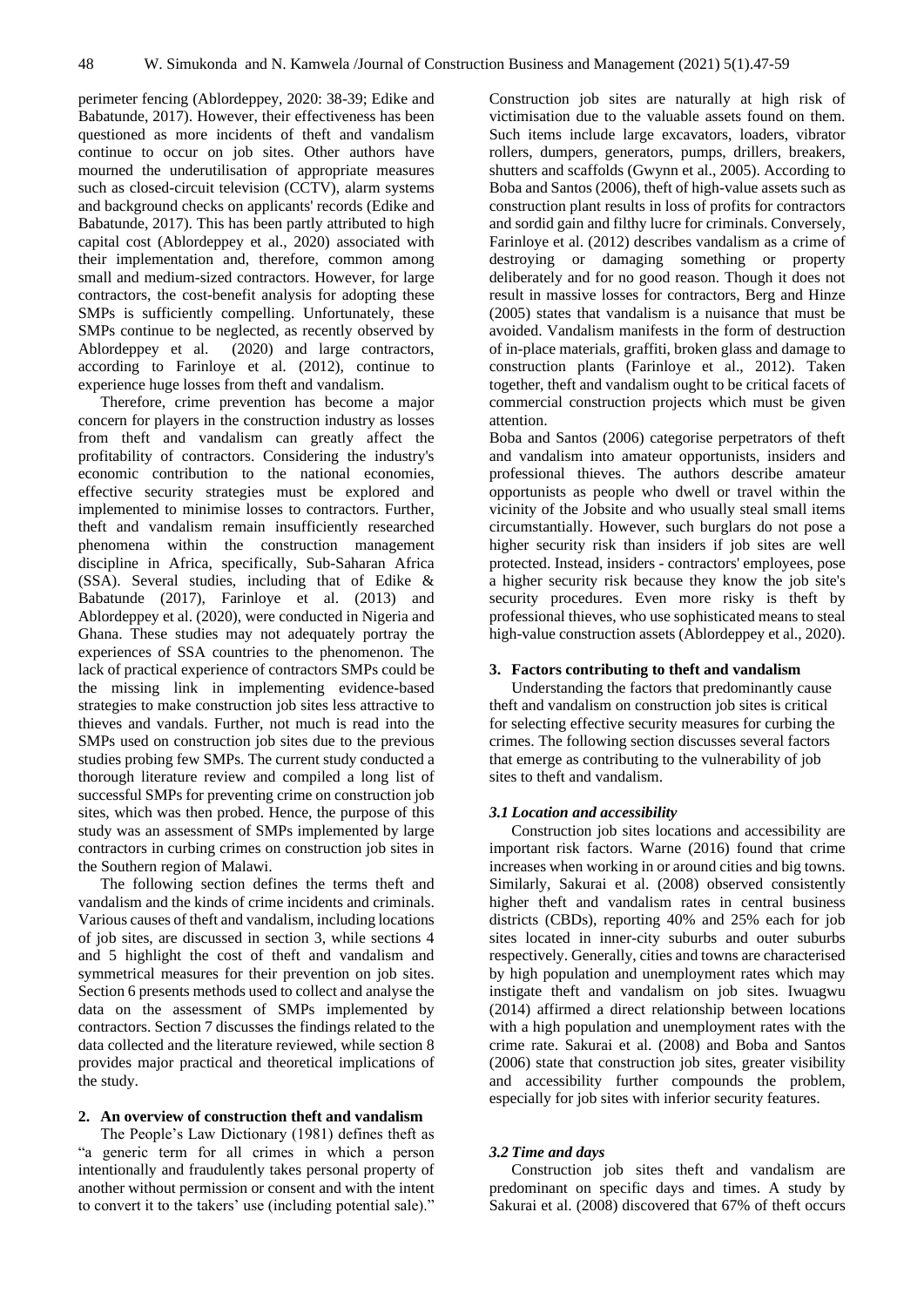during weekdays and 33%, with more incidents of vandalism during weekends. This is corroborated by Smith and Walmsley (1999), who discovered that stolen equipment was reported seen on Friday and missing the following Monday. Further, Sakurai et al. (2008) showed that theft and vandalism mainly occur in the evening and at night, with few pockets of incidents in the morning and evening. These observations could be attributed to fewer workers and guardianship available at the Jobsite at the mentioned timestamp. Berg and Hinze (2005) characterises a construction Jobsite as a 'ghost town' after hours and, as such, a soft target by criminals.

## *3.3 High cost and shortage of construction items*

The high cost of construction assets encourages theft and vandalism on construction job sites and increases the risk of victimisation by professional thieves. Similarly, a shortage of construction materials such as cement, wood and steel in local markets instigates burglary. Shortage of materials is attributed to production and logistical challenges inherent in the supply chain, for the importdependent products and inability to meet local demand by local suppliers, for locally produced materials (Rahman et al., 2017). High demand for construction materials in the local markets may create an appetite for theft of cash value materials, which according to Ablordeppey et al. (2020), may be sold to readily available buyers in the steal-to-order business.

#### *3.4 Inferior security measures*

According to Sakurai et al. (2008), hardly any optimal security measures are used to secure construction job sites. If any, contractors generally employ unsophisticated and relatively easy to breach measures. Several thefts and vandalism incidents have occurred on job sites, with some of the SMPs, such as fencing and storage areas, duly in place (Berg and Hinze, 2005).

## *3.5 Negligence*

Among the contractors' negligent tendencies include delivering materials onsite before their installation time, the tendency of not checking tools in and out daily and non-reporting of theft and vandalism incidents to police agencies (Boba & Santos, 2006). Such proclivities give employees the impression that their employer is not serious about the security of the job site. Less attention given to security issues breeds rationalisation (Berg and Hinze 2005), resulting in more thefts and losses for the contractor.

#### *3.5 Labour practices*

Crime on construction job sites may be a sign of reprisals as a result of unfair labour practices. Unfair termination of employees accounts for many incidents of crime on job sites (Berg and Hinze 2005; Farinloye et al., 2012). The authors suggest reinforcement of security on construction job sites, especially in the moments leading to and after a difficult termination or dismissal.

## **4. Cost of construction theft and vandalism**

The losses due to construction job sites theft and vandalism run into millions of dollars. In Europe, the value of plant purloined annually is as high as \$9 billion

with around \$144 million, \$90 million and \$38 million in France, Netherlands and Belgium, respectively (Gwynn et al., 2005). In the UK and the US, the annual loss due to equipment theft accounts for £500 million (Allianz, 2018) and \$1 billion (Sharma & Bausman, 2009), respectively. The US's mean dollar losses resulting from theft and vandalism of construction assets were \$1,388/1 million of work performed (Berg & Hinze, 2005) and \$100,000 (Montealegre, 2003), respectively. According to Big Box (2018), construction job sites theft account for the loss of R1 billion in the South African construction industry. The direct costs of theft and vandalism include replacement cost (new-for-old) and residual value (depreciated) and indirect costs such as productivity loss, hire replacement cost, increased premium insurance and social costs (Sakurai et al., 2008: 20). However, the figures given above could be a tip of an iceberg as the fuller and accurate loss associated with theft and vandalism is unknown owing to the lack of systematic methods of estimating the losses (Berg & Hinze, 2005:). Berg and Hinze (2005) summarises the consequential impact of theft and vandalism as having "a direct impact on the success of a project and diminish the potential profitability of the project" under construction. Addressing theft and vandalism management challenges could therefore protect millions of dollars and improve contractors' financial performance.

## **5. Construction job sites security measures** *5.1 Perimeter fencing*

Perimeter fencing is temporary structures installed to protect the peripheral of the construction job site and used as a delaying tactic measure in crime prevention (Edike and Babatunde, 2017). Several forms of perimeter fencing exist, including solid flat-sided hoardings and mesh wire fencing (BSIA, 2012; Farinloye et al., 2013). Perimeter fences should be designed to prevent climbing by installing ant-climb features such as spikes or barbed wire and eliminate any form of hand and footholds (BSIA, 2012). The type of fence to be employed on a construction job site should depend on the nature of the perceived threat in the area. Where possible, it is recommended to construct permanent fencing, which usually stands on a concrete foundation and prevent burrowing (BSIA, 2012). Overall, fencing is an effective security measure common among contractors (Ablordeppey et al., 2020).

#### *5.2 Entrances and exits*

Minimising the number and locking of the gates optimise accessibility control at the job sites (BSIA, 2012; Ablordeppey et al., 2020). The authors state that entrance and exit should be controlled by guards or electronic entrance systems. Gates must be designed to avoid being easily breached by using locks, protection plates and padlocks (BSIA, 2012). Where possible, Farinloye et al. (2012) recommends off-site parking of workers' private vehicles to minimise vehicular numbers onsite.

#### *5.3 Secure storage*

Construction job sites keep high-value assets that need proper storage. For equipment, BSIA (2012) recommends designating a secure parking lot with controlled access. Workers should ensure that all assets are returned, and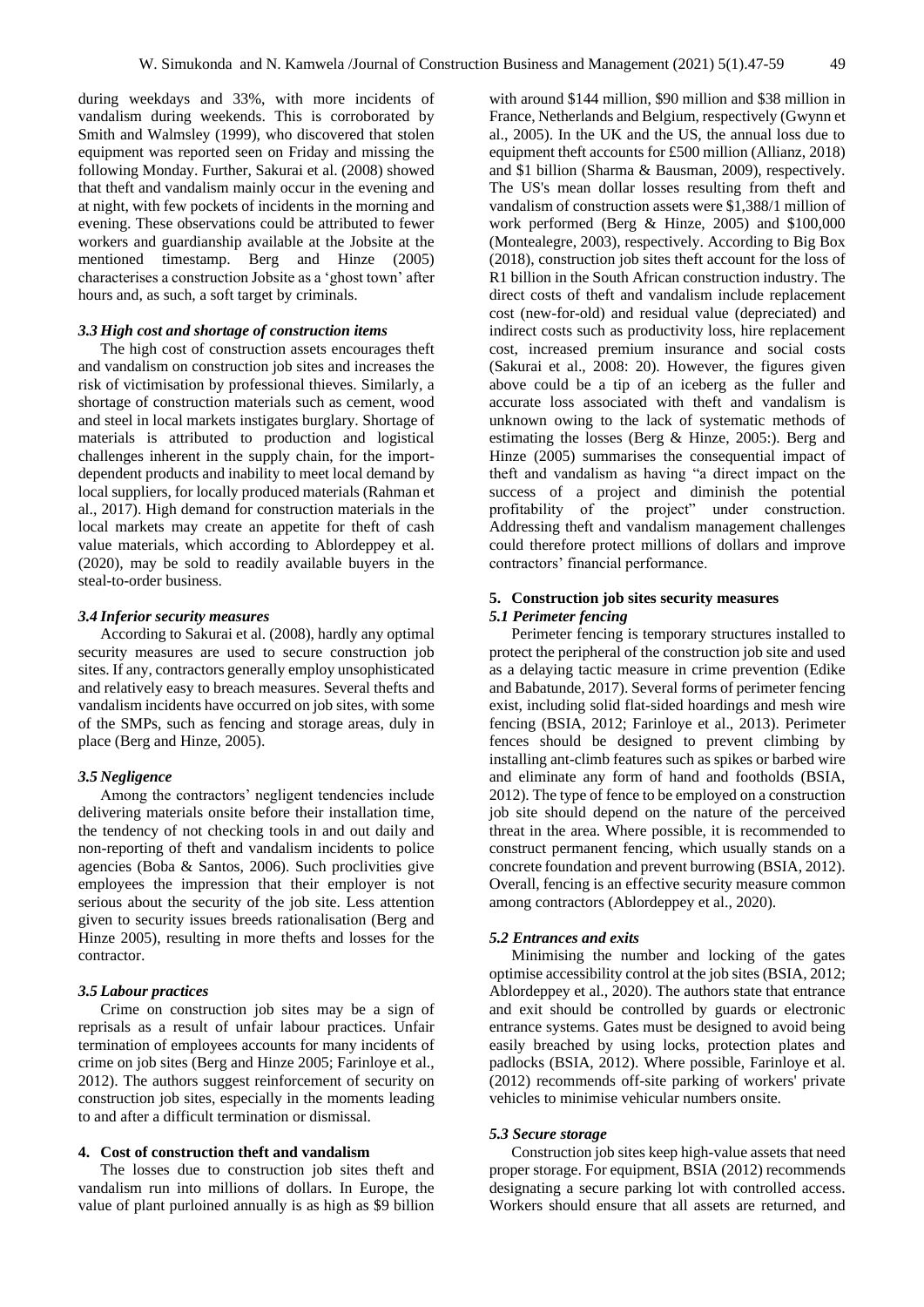keys for vehicles are properly secured. The use of steel vaults with shielded padlocks is recommended for the storage of tools. Locked containers or site huts can be used as storage areas. However, extra security features such as steel doors, locks and key controls could be incorporated to make storage areas sturdier (Edike and Babatunde, 2017).

## *5.4 Security lighting*

Lighting is used as a deterrent mechanism by illuminating the whole construction Jobsite or specific areas such as gates or parked equipment locations. It was a highly rated security measure for protecting construction assets (Ablordeppey et al., 2020) and a frequently used measure on job sites (Sharma and Bausman, 2009). However, it is recommended that wires and cables for the lighting network should be barely exposed and switches only accessible to authorised personnel (BSIA, 2012). Photoelectric cells may be used to protect the lighting from tampering or vandalism by intruders (BSIA, 2012). At the minimum, the authors advise directing the lighting inwards to reveal intruders either directly or by silhouette.

#### *5.5 Technical systems*

Technical systems comprise CCTV, access control systems (ACS) and alarm systems (BSIA, 2012). They use cameras, multiplexers, monitors, recorders or intrusion detection systems (Edike and Babatunde, 2017: 35) to provide deterrent and mitigation effects to security risks inherent on construction job sites (BSIA, 2012). However, recent studies emanating from countries in Western Africa, such as Nigeria and Ghana, indicate that CCTV and alarm systems are the least used (Edike and Babatunde, 2017) and ineffective measures (Ablordeppey et al., 2020) for preventing crime on job sites. The observation is attributed to the high capital outlay associated with the technology. Additionally, their usage is particularly low among small and medium-size contractors due to low-risk projects such firms executed (Edike and Babatunde, 2017). However, technical systems are viable for high-risk projects (Edike and Babatunde, 2017), where the cost-benefit ratio is sufficiently compelling for their deployment (BSIA, 2012).

#### *5.6 Guarding services*

The use of guard force was ranked 1st and 2nd as the most frequently used and efficient on job sites of Ghanaian contractors, respectively (Ablordeppey et al., 2020). Depending on the perceived security risk, contractors may employ their trained guards or outsource the services of security companies. However, it is prudent to consider personnel training, qualification (Edike and Babatunde, 2017), and communication systems for greater liaison with police agencies (BSIA, 2012), especially when employing their guards. Overall, afterhours guards are common among contractors with higher annual volume turnover (Sharma and Bausman, 2009).

#### *5.7 Policy and processes*

Contractors ought to have a security policy to guide job sites security operations. The policy must lucidly state

the obligations and responsibilities of employees (BSIA, 2012). Some of the measures and processes must include making employees responsible for assets they use, reporting theft and vandalism to police agencies, an anonymous system of reporting suspicious activities, and other legislative and administrative practices such as the procedure for hiring (pre-screening of applicants) and termination of employment, provision for crime prevention coordinator and inventory supervisor (Edike and Babatunde, 2017; Farinloye et al., 2013). Administrative processes have proved effective in mitigating crime on construction job sites (Sharma and Bausman, 2009). For example, assigning specific security-related responsibilities may promote accountability and transparency in theft and vandalism management.

Other measures for protecting high-value construction assets on job sites include marking all assets with quick visual identifications, maintaining inventory of tools and equipment, immobilising plants, not in use, providing vehicle or product identification numbers and strategic parking of equipment (Ablordeppey et al., 2020; Edike and Babatunde, 2017). A list of SMPs as reviewed from literature is provided in appendix 1.

# **6. Research Methodology**

The study was aimed at assessing the SMPs implemented by contractors in the Southern region of Malawi. A quantitative research approach using a questionnaire survey as an instrument for data collection was adopted. The rationale for this approach was that questionnaires are commonly reported to develop scales intended to measure the frequency of effective constructs such as experiences and processes (Fadiya et al., 2012; Rowley, 2014). The questionnaire instrument was compiled, piloted and amended as suggested by professional experts. Minor changes were made to the actual wording of the SMP variables to maximise communication of information in the main stage of the survey. The study targeted senior management personnel of large contractors such as directors and managers. The risk of theft and vandalism is higher on job sites of large contractors (Sakurai et al., 2008), and senior management personnel are more likely to be knowledgeable of their companies' theft and vandalism management practices (Farinloye et al., 2013).

## *6.1 Research instrument*

The survey instrument was structured and comprised questions eliciting single or multiple-choice responses. Questionnaires with a combination of response options to questions are common in construction management research (Berg & Hinze, 2005; Babatunde et al., 2018; Fadiya et al., 2012). The questionnaire was divided into two major sections. Section A sought demographic information of the respondents and the contractors' business characteristics, such as professional roles, experience, age, and size, to determine the credibility of the collected data. Section B was designed to assess how frequently particular SMPs were used to curb theft and vandalism on construction job sites. Unlike previous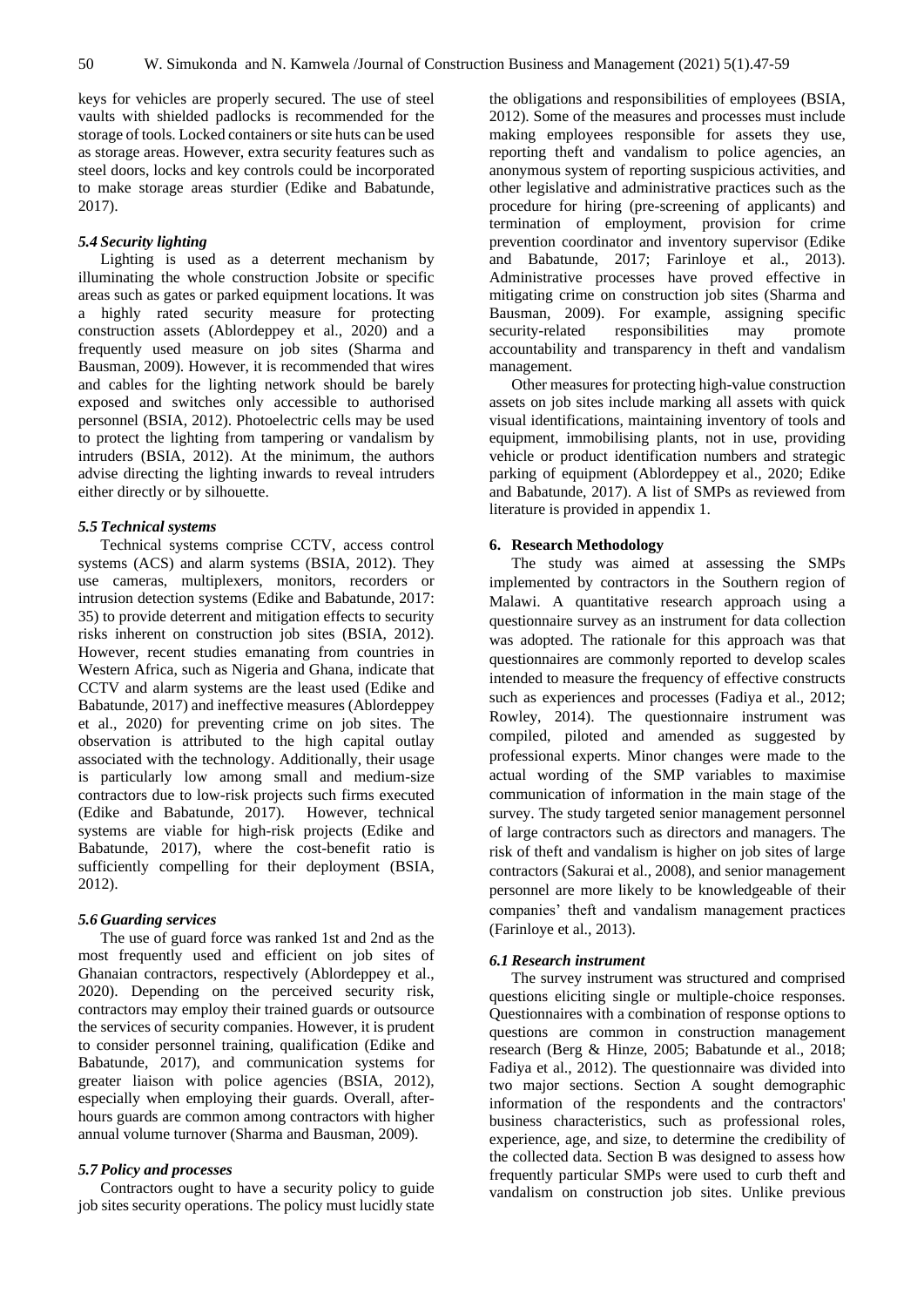studies which had probed relatively fewer SMPs, such as seven (Ablordeppey et al., 2020), 11 (Farinloye et al., 2013), 30 (Edike & Babatunde, 2017), this study tested 44 SMPs, compiled from a comprehensive literature review of empirical research papers (Ablordeppey et al., 2020: 30; Farinloye et al., 2013; Fadiya et al., 2012; Berg and Hinze, 2005; Edike & Babatunde, 2017). The selection was conducted to avoid omissions or repetitions of the measures appearing in various sources.

Likert scale, one of the most popular response scales used in survey designs (Chyung et al., 2017) and general construction management research (Danku, 2020; Edike & Babatunde, 2017; Chileshe et al., 2020), was used to capture SMPs implemented by contractors on job sites. Several Likert scale formats exist, including a five-point (Farinloye et al., 2013), a seven-point (Osei-Kyei & Chan, 2016) and a ten-point (Babatunde et al., 2018). However, a five-point Likert scale rating is common in construction management research (Nyakala et al., 2021; Wuni et al., 2021; Fadiya et al., 2012). This is due to the reliability and validity to produce unbiased data (Chyung et al., 2017). More importantly, a five-point Likert scale was adopted to generate interval scale data that could be interpreted using descriptive statistics (Chyung et al., 2017). Additionally, to avoid cognitive effort and mis-responses due to respondents being under time pressure or less experienced in survey questionnaires, a Likert scale rating with fewer descriptors such as five was deemed necessary. A five-point Likert scale maximises the communication within the gradations of agreement scales used and allows the respondents to express their opinions succinctly (Chyung et al., 2017). However, mid-point Likert type scales are criticised for creating response tendencies, satisfying behaviours and social desirability bias (Chyung et al., 2017: 17) which compromise the quality of the data. However, response tendencies were avoided in this study by targeting senior management personnel directly involved in decision making regarding the management of theft and vandalism, thereby being unambiguously well knowledgeable on the responses to provide. As such, the respondents were invited to indicate the frequency of use of the SMPs on a five-point Likert scale where  $1 =$  never used,  $2 =$  rarely used,  $3 =$  sometimes used,  $4 =$  often used, and  $5 =$  always used.

## *6.2 Sampling design*

The study population comprised contractors licensed by Malawi's national construction industry council (NCIC) to undertake building and civil engineering works for the financial year 2019-2020. The sampling frame was retrieved from the NCIC website and comprised 591 building and civil engineering contractors operating in the Southern region of Malawi. The purposive sampling method was used to select contractors licensed to operate in financial classes of 6, 7 and 8 (See Table 1) for two reasons. First, based on their financial capacity, tiers 6, 7 and 8 are deemed medium and large contractors with higher or no financial limit on contracts they tender for. According to Farinloye et al. (2012), large contractors experience huge losses due to theft and vandalism. Besides, they are involved in large construction projects where many construction assets are deployed (Fadiya et al., 2012). Further, large construction projects entail a

large onsite construction workforce, putting construction job sites at a higher security risk. Second, this profile of respondents tends to have established physical offices for the administration of the questionnaires. This study's questionnaire was self-distributed to avoid very low returns associated with online or emailed questionnaire surveys. A similar approach was employed by Edike & Babatunde (2017) on a study of crime prevention in Ogun state, Nigeria. Consequently, 98 contractors were sampled to participate in the survey.

| <b>Class</b> | <b>Building Category</b> | <b>Civil Category</b> |
|--------------|--------------------------|-----------------------|
|              | (MWK)                    | (MWK)                 |
|              | 10.0M                    | 10.0M                 |
| 2            | 20.0M                    | 20.0M                 |
| 3            | 50.0M                    | 50.0M                 |
| 4            | 100.0M                   | 100.0M                |
| 5            | 200.0M                   | 200.0M                |
| 6            | 500.0M                   | 500.0M                |
| 7            | 1.0 Billion              | 1.0Billion            |
| 8            | Unlimited                | Unlimited             |

Table 1: NCIC classification of contractors

*Note: M = Million; MWK = Malawi Kwacha. (Source: NCIC, 2019)*

#### *6.3 Data Analysis*

The study adopted the data analysis techniques as applied by Babatunde et al. (2018) and Edike & Babatunde (2017). The collected data was coded to obtain numeric values and then exported into IBM's Statistical Package of Social Sciences (SPSS) version 20.0. The descriptive statistical methods of the mean score and standard deviation were used to determine the SMPs used by contractors on construction job sites. The mean scores formed the basis for ranking the SMPs. Standard deviation was provided to rank SMPs with the same mean scores. In line with Babatunde et al. (2018), SMPs with lower standard deviation were ranked higher than SMPs with higher standard deviation. The decision rule regarding categorisation of SMPs about mean values were as follows:  $\leq 1.00$  = never used, 1.01 to 2.00 = rarely used, 2.01 to  $3.00$  = sometimes used,  $3.01$  to  $4.00$  = often used, and 4.01 to  $5.00 =$  always used. Edike & Babatunde (2017) used a slightly similar decision rule in their study of crime management on construction sites in Nigeria.

Cronbach's alpha was used to statistically determine the average interitem correlation of Likert scale items in a survey instrument. Cronbach's alpha model is one of the most popular internal consistency statistics used in research studies (Babatunde et al., 2018; Chileshe et al., 2020). The Cronbach's alpha values range from 0 to 1, where 0 represents no reliability and 1 represents absolute reliability, respectively (Wuni et al., 2021). An alpha value greater than 0.70 is considered acceptable (Osei-Kyei & Chan 2016). The Cronbach's alpha of 0.877 was obtained, which signifies an excellent internal consistency of the survey instrument adopted for this study. The result rendered the dataset reliable for further analysis. Further, out of 98 questionnaires distributed, 40 valid questionnaires were used, representing a 40.8% response rate. The survey's number of responses is considered satisfactory as it exceeds the 30-sample central limit theorem espoused in Wuni et al. (2021). Further, the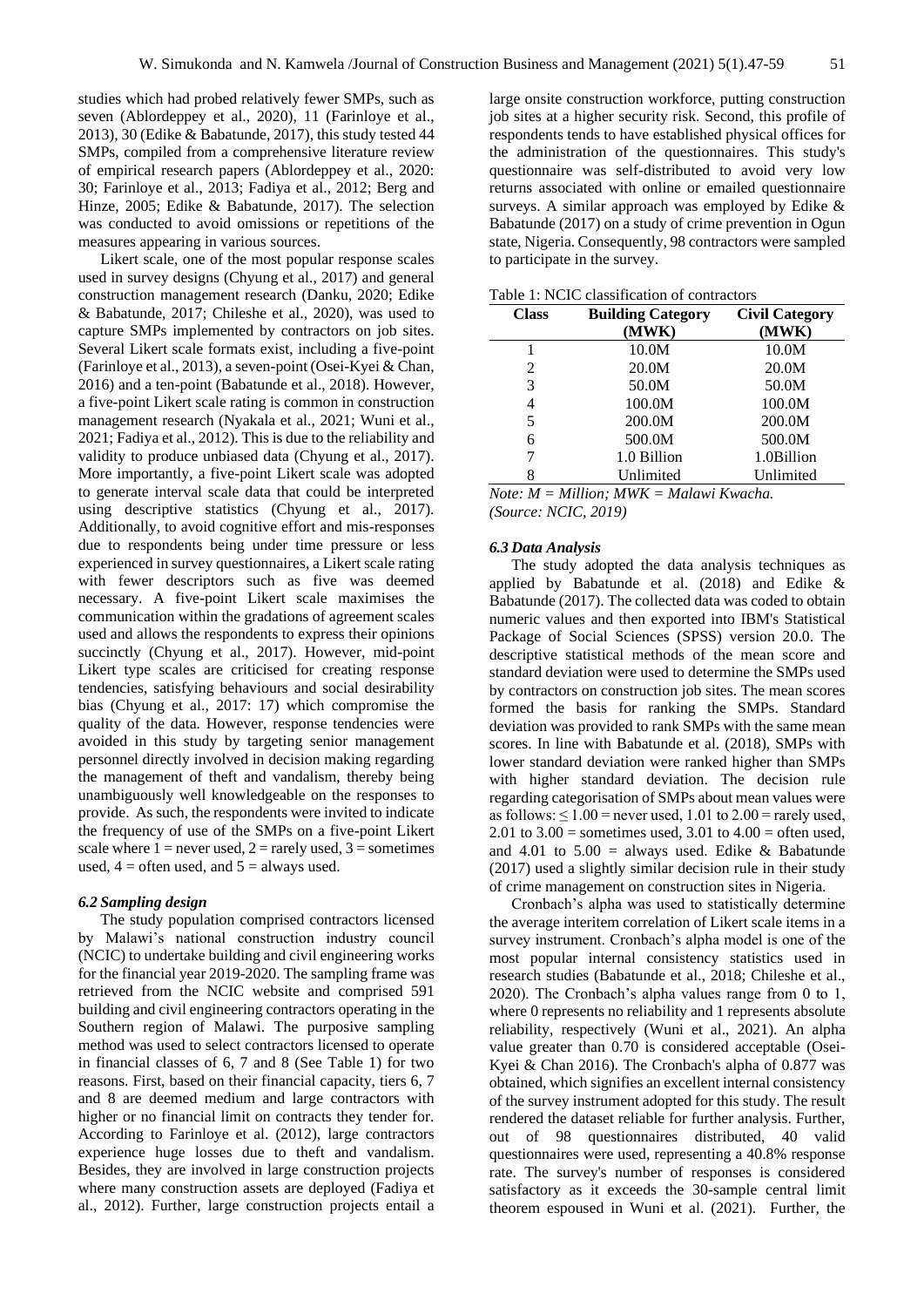response rate compares favourably against similar studies, targeting specific geospatial respondents such as 35%, Lagos, Nigeria, (Farinloye et al., 2013), and 8.5%, Southeastern, USA (Berg and Hinze, 2005).

# **7 Results and Discussion**

# *7.1 Profile of respondents*

The respondents' professional roles are considered a good representation of a diverse pool of experts and fields, with at least 60% being project managers and estimators (See Table 2). Fadiya et al. (2012) observed that directors and managers are decision makers who understand the consequences of theft and vandalism in the construction sector. Regarding working experience, 52.5% of the respondents had an accumulated working experience of more than 6 years while 47.5% had up to 5 years. The responses provided by the respondents could thus reflect primarily the contractors' theft and vandalism management strategies over the years.

#### Table 2: Respondents' professional roles

| <b>Professional roles</b> | <b>Frequency</b> | $\frac{0}{0}$ |
|---------------------------|------------------|---------------|
| Company director          |                  | 10.0          |
| Estimators                | 14               | 35.0          |
| Project manager           | 10               | 25.0          |
| Site engineer             |                  | 2.5           |
| Purchasing coordinator    |                  | 2.5           |
| Site agent                | っ                | 5.0           |
| <b>Others</b>             |                  | 20.0          |

## *7.2 Business characteristics of contractors*

The business characteristics of the responding contractors were also necessary for determining the credibility of the responses given to the questions about the contractors' SMPs. Regarding the age, 61.5% of the responding contractors have been in business for over 11 years (See Appendix 2), which is a good reflection of the contractor's theft and vandalism experiences across projects (Edike & Babatunde 2017; Fadiya et al., 2012). Appendix 3 indicates that a considerably higher number of contractors (60.0%) were licensed to operate in financial class 8. This implies that a majority of contractors that took part in the survey operate in the unlimited category, indicating their involvement in mega projects where management of theft and vandalism is paramount. Usually, megaprojects entail deploying a substantial numeral of workers and plants (Fadiya et al., 2012). A combination of the building (95.0%) and civil engineering (60.0%) contractors responded to the questionnaire, thereby soliciting rich data from a homogenous population. Taken together, the information gathered from the contractors could be a true reflection of their SMPs.

## *7.3 Contractors' management strategies for theft and vandalism*

The results for the mean score and ranking of SMPs are presented in appendix 4. Out of 44 SMPs, 11 SMPs, representing 25%, fell within the "always used" category, 12 SMPs (27%) in the 'often used' category, 15 SMPs (34%) in the 'sometimes used' category and 6 SMPs (14%) in the 'rarely used' category. None of the SMPs fell within the 'never used' category. The results and implications of these findings to the management of theft and vandalism are further discussed in descending order of their respective implementation categories. A table for each category, extracted from appendix 2, has been provided within the text to improve readability.

The high mean scores for SMPs in Table 3 indicate their 'always used' status on construction job sites. This finding aligns with a previous study by Edike and Babatunde (2017) which found an inventory of tools, materials and equipment, storing goods in the secured compound and marking of plant for identification, as the always used SMPs by contractors. Similarly, Farinloye et al. (2013) discovered that the most predominant preventative measures for theft of tools on construction sites were maintenance of tool inventory, secure storage and marking of tools. Similar findings were also reported by Berg and Hinze (2005). The study had found that contractors were more likely to use the maintenance of secure storage area (71%), marking of tools (67%) and maintenance of tool inventory (61%) as measures for preventing theft on job sites. Equally, the use of guards, fencing, locking gates and marking of the plant were highly ranked SMPs on a study by Ablordeppey et al. (2020).

| Table 3: Always used SMPs                                                 |    |             |           |      |
|---------------------------------------------------------------------------|----|-------------|-----------|------|
| <b>Security Management Practices</b>                                      | N  | <b>Mean</b> | <b>SD</b> | Rank |
| All Construction materials, tools and plants on site are inventoried      | 40 | 4.55        | 0.71      |      |
| Termination of employees caught stealing or committing vandalism          | 40 | 4.48        | 0.99      |      |
| Report theft and vandalism to the law enforcement agency                  | 40 | 4.45        | 0.99      |      |
| Minimising the number of entrances                                        | 40 | 4.38        | 0.93      | 4    |
| Use of own-trained security personnel                                     | 40 | 4.28        | 1.20      |      |
| Use of Perimeter fences without barbed wire                               | 40 | 4.28        | 1.41      | 6    |
| Assigned personnel with the responsibility of maintaining tight inventory | 40 | 4.23        | 1.21      |      |
| Use of site cabins or containers for storing tools                        | 40 | 4.23        | 1.21      | 8    |
| Use of padlocks and locked gates                                          | 40 | 4.20        | 1.24      | 9    |
| Removal of unused equipment from site                                     | 40 | 4.13        | 1.07      | 10   |
| The plant is covered with corporate logo or colours                       | 40 | 4.05        | 1.24      | 11   |

The prevalence of SMPs in the 'always used' category can be attributed to the location of construction job sites. Incidents of crime are high on construction job sites in towns and cities because of high population growth and

unemployment rates (Warne, 2016). The use of physical measures such as fences, storage areas, minimised and secured gates provide defence depth, especially for construction job sites located in highly populated areas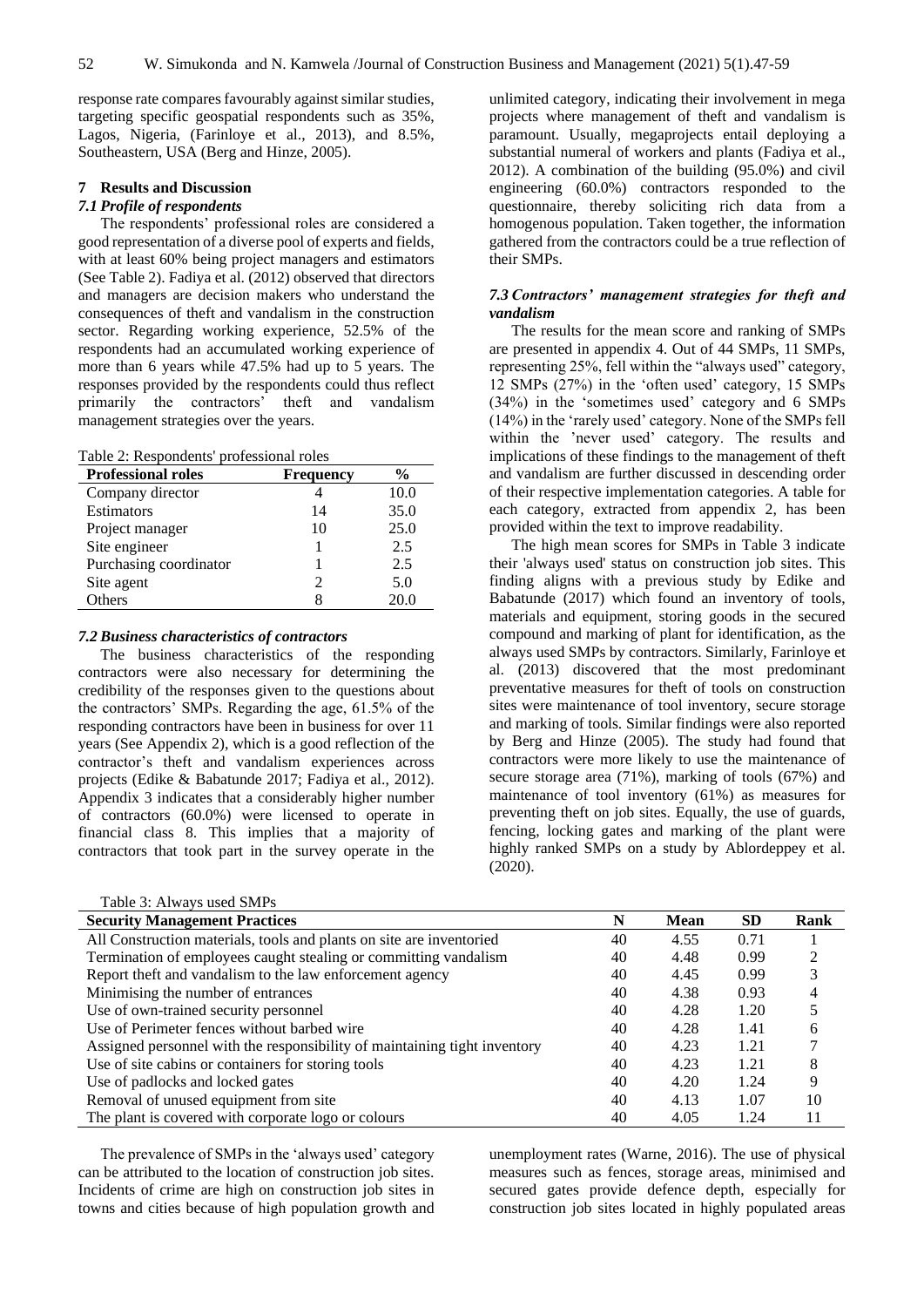such as CBDs. Physical security measures are employed to demarcate public and private land, prevent viewing of the site interior, restrict trespassing and prevent scaling the fencing (BSIA, 2012).

Besides, the SMPs in the 'always used' category may play a crucial role in repelling crimes committed by professional thieves. Even though professional thieves employ sophisticated means of committing a crime, using fences, guards, locked gates, and secure storage areas compromise the time efficiency in their criminal operations. While BSIA (2012) observes that delaying the action of a criminal increase the chances of their being caught, Edike and Babatunde (2017) assert that delaying tactics minimise the available time of the criminal for the targeted asset.

Further, evidence reveals that high crime incidents are reported to take place in the after-hours of weekdays and during weekends (Sakurai et al. 2008; Smith and Walmsley, 1999). Providing guardship services, securing storage areas and using padlocks and locked gates minimise crime on construction job sites during odd hours. Edike and Babatunde (2017) and Farinloye et al. (2013) stresses the importance of these SMPs in maintaining the security of construction assets.

Ordinarily, theft and vandalism on construction job sites have been attributed to the implementation of minimally inferior measures (Sakurai et al., 2008), most of which are SMPs in the 'always used' category. Berg and Hinze (2005) found that among the contractors that had used fencing, lockboxes, guards and removal of unused items as security measures, three contractors experienced more than 50 theft incidents and two contractors experienced 42 and 109 incidents of vandalism each. An average of 3.6 vandalism incidents was reported each year among the contractors. Regardless, implementation of SMPs in the 'always used' category remains common among contractors in the construction industry. Their high implementation cannot, therefore, be taken as a bureaucratic add-on without any additional value. Apart from lower cost, other invincible motivating factors such as the duty to fulfil legislative and administrative requirements seem to play a role.

Termination of employees caught stealing or committing vandalism (2nd, 4.48) is consistent with Section 59 of the Employment Act of Malawi of 2000. The Act stipulates that an employer is entitled to summarily dismiss an employee where an employee is guilty of serious misconduct inconsistent with the fulfilment of the expressed or implied conditions of his contract of employment (Malawi Government, 2000). According to BSIA (2012), employees have an implied obligation to keep the job sites secure, report crimes, and cooperate with the guard force. Employees who steal from job sites would be in contravention of this implied obligation, resulting in dismissal. In effect, Ebong (2017) highlights that the law has a deterrent effect. It functions through fear of being apprehended and punished to produce a desired sobering behaviour and repel thieves and vandals.

Further, Part III and V of the Malawi Occupational Health, Safety and Welfare Act of 1997 assign a legal duty on the employer to ensure the safety of his/her employees and the public at the workplace (Malawi Government,

1997). In fulfilling this duty, contractors erect fences and use locked gates to protect employees and the public from hazardous construction works. Contemporaneously, such measures provide a physical barrier and prevent unauthorised access to the Jobsite, especially by amateur opportunists. Again, terminating employment for offenders and reporting of crime to law enforcement agencies are enforced as administrative requirements. Employment for criminals would be terminated due to disciplinary action, which coincidentally would deter would-be offenders and set good precedence in the fight against crime. Conversely, reporting theft and vandalism incidents help contractors with information in applying internal disciplinary and recovery measures. Berg & Hinze (2005) reported that 76% of contractors in the Southeastern United States frequently use the measure on construction job sites.

In terms of costs, the 'always used' SMPs are generally unsophisticated in their implementation. Ablordeppey et al. (2020) states that such SMPs entail less technology, making their costs relatively lower than technical systems. This study also conveys that perimeter fencing could be constructed from readily available reusable local materials such as timber, plywood, steel sheets and installed by simply nailing steel sheets or plywood to timber or steel poles. Further, steel containers (8th; 4.23) could be brought onto the job site in the early stages of the project to act as temporary storage areas and converted to any preferable use at the end of the project. Minimising the number of entry points (4th; 4.38) saves the cost incurred in installing the gates and maintenance of guardianship at access points. Likewise, the cost associated with using own-trained security personnel (5th; 4.28) could be relatively lower than hired police patrols (39th 2.03). These approaches achieve additional value without necessarily increasing the cost, thereby being prevalent among contractors.

An analysis of SMPs in the "often used" category (See Table 4) indicates that the measures are ordinarily used to supplement SMPs in the "always used" category. According to the Oxford dictionary, supplementary is defined as "provided in addition to something else in order to improve or complete it" (Oxford Learners Dictionary, 2020). Multiple examples are given to exemplify this assertion. Perimeter fences (6th, 4.28) could be toppled with ant-climb features (16th, 3.45) or used to display no trespassing signs (14th, 3.63); use of storage areas such as containers (8th, 4.23) could be enhanced by installing door and window protectors (13th, 3.63) (BSIA, 2012:19- 20); use of PIN and VIN (18th; 3.43) is critical in inventory management (1st; 4.55) while delaying delivery of whitegoods (15th; 3.53) minimises the number of unused items onsite (10th; 4.13). These synergies address the inadequacies inherent in the 'always used' SMPs and further explain their dominance among contractors.

Further, in instances where SMPs in the "always used" category are breached, SMPs in the "often used" category provides a security cover. This is achieved through sufficient delay to the action of the intruder caused by anti-climb features, use of protectors on doors and windows, use of padlocks, chains and wheel camps (19th; 3.43) and use of locks on oil and gas tanks (21st; 3.38). The complementarity makes these SMPs fall in the "often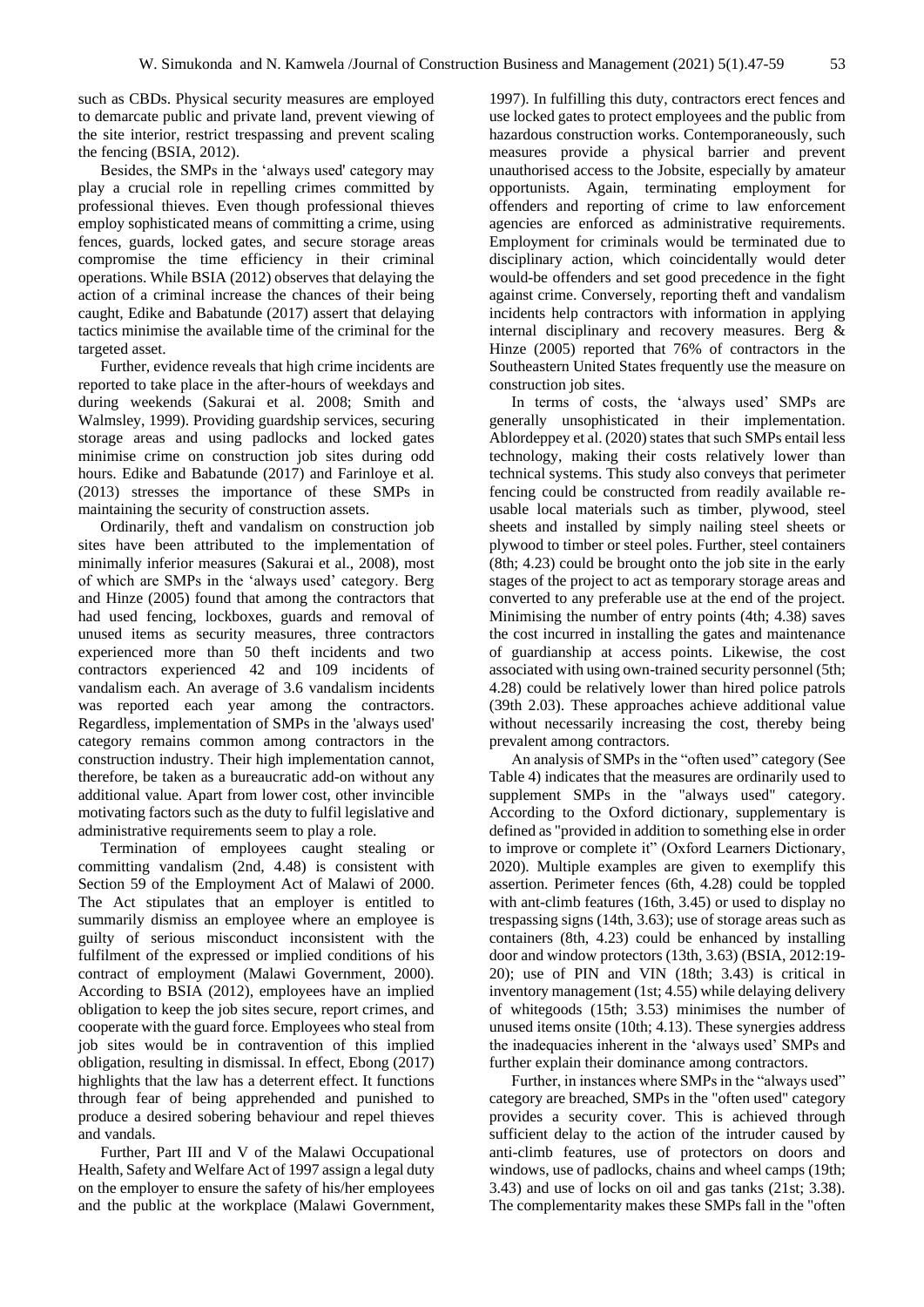used" category and rank behind SMPs in the "always used" category. The deployment of SMPs in the 'often used' category could thus be a matter of choice and pick of measures that better supplement SMPs within the "always used" category on a particular construction job site.

| Table 4: Often used SMPs                                            |    |             |           |      |          |
|---------------------------------------------------------------------|----|-------------|-----------|------|----------|
| <b>Security Management Practices (SMPs)</b>                         | N  | <b>Mean</b> | <b>SD</b> | Rank | Category |
| Station uniformed guards at entrance gates                          | 40 | 3.93        | 1.49      | 12   |          |
| Use of protectors for vulnerable doors and windows                  | 40 | 3.63        | 1.31      | 13   |          |
| Display of " No Trespassing " signs                                 | 40 | 3.63        | 1.51      | 14   |          |
| Delaying delivery and installation of white goods                   | 40 | 3.53        | 1.28      | 15   |          |
| Use of perimeter fence with barbed wire                             | 40 | 3.45        | 1.55      | 16   |          |
| Providing contact information for a responsible person during non-  | 40 | 3.43        | 1.17      | 17   |          |
| working hours                                                       |    |             |           |      |          |
| Recording of vehicle identification number (VIN) or a product       | 40 | 3.43        | 1.78      | 18   | Often    |
| identification number (PIN)                                         |    |             |           |      | used     |
| Secure small mobile equipment with padlocks, chains, hitches, wheel | 40 | 3.43        | 1.14      | 19   |          |
| clamps                                                              |    |             |           |      |          |
| Just-in-time delivery of materials and tools                        | 40 | 3.38        | 1.51      | 20   |          |
| Use locks on oil and gas tanks                                      | 40 | 3.38        | 1.66      | 21   |          |
| Conduct staff security awareness training                           | 40 | 3.13        | 1.59      | 22   |          |
| Tools such as hammers, shovels are marked with an indelible         | 40 | 3.05        | 1.50      | 23   |          |
| identification mark                                                 |    |             |           |      |          |

The findings for the 'sometimes used' category indicates that the SMPs are mainly those used to prevent theft of plant stationed onsite (See Table 5). Such SMPs include the use of locking points to immobilise plant (24th; 2.93), strategic parking for large equipment (26th; 2.83), engraving equipment with serial numbers (27th; 2.78), installing plant tracking devices (34; 2.38) and disabling plant with hidden ignition cut-out switch (37th; 2.18). Berg & Hinze (2005) reported that 67% of contractors parked equipment in well-lighted areas, 43% parked equipment in a specific formation, 42% used strategic parking of equipment, and 37% included additional identification marks on the plant. Similar findings were also reported by Edike and Babatunde (2017) and Farinloye (2012). Therefore, the prevalence of SMPs in the 'sometimes used' category across studies as measures for securing construction plant entails their effectiveness in preventing theft of machinery. However, large contractors that participated in this study do not use these SMPs frequently. A plausible explanation for the observation could be that such contractors rely on 'always' and 'often' used SMPs to mitigate plant theft.

Again, pre-screening of applicants (35th, 2.35) and employee hotline (38th, 2.05) are not widely adopted, inconsistent with findings of Edike & Babatunde (2017: 40, 45). Pre-screening of applicants ensures that only those individuals without criminal records are employed. Similarly, establishing an employee hotline to report crimes ensures that incidents of theft and vandalism, planned or abrupt, are instantaneously reported for immediate action. According to Sharma and Bausma (2009), these SMPs minimise incidents of theft on construction job sites. It would be therefore prudent for contractors to adopt these practices if their effectiveness is anything to consider.

Table 5: Sometimes used SMPs

| табіс э. бонісшнея изси бійн з<br><b>Security Management Practices (SMPs)</b> | N  | <b>Mean</b> | <b>SD</b> | Rank | Category  |
|-------------------------------------------------------------------------------|----|-------------|-----------|------|-----------|
| Using locking points to immobilise plant when not in use                      | 40 | 2.93        | 1.38      | 24   |           |
|                                                                               |    |             |           |      |           |
| Security planning and design                                                  | 40 | 2.90        | 1.37      | 25   |           |
| Strategic parking for large equipment                                         | 40 | 2.83        | 1.56      | 26   |           |
| Engraving the equipment with serial numbers                                   | 40 | 2.78        | 1.40      | 27   |           |
| Use of lockable steel vaults for storing tools and small equipment            | 40 | 2.70        | 1.34      | 28   |           |
| Encouraging employees to mark ID numbers on tools                             | 40 | 2.68        | 1.44      | 29   |           |
| Crime prevention coordinator                                                  | 40 | 2.60        | 1.63      | 30   |           |
| Computer-based documentation of information onsite                            | 40 | 2.62        | 1.52      | 31   | Sometimes |
| Use of full-height turnstile on entrances                                     | 40 | 2.54        | 1.35      | 32   | used      |
| Use of workers badge or ID                                                    | 40 | 2.43        | 1.38      | 33   |           |
| Install tracking devices on the plant or equipment                            | 40 | 2.38        | 1.41      | 34   |           |
| Pre-employment screening investigation to verify applicants' criminal         | 40 | 2.35        | 1.46      | 35   |           |
| history                                                                       |    |             |           |      |           |
| Use of guard dogs after working Hours                                         | 40 | 2.28        | 1.52      | 36   |           |
| Disabling machines with hidden ignition cut-out switch                        | 40 | 2.18        | 1.22      | 37   |           |
| Establishing an employee hotline to report crime                              | 40 | 2.05        | 1.30      | 38   |           |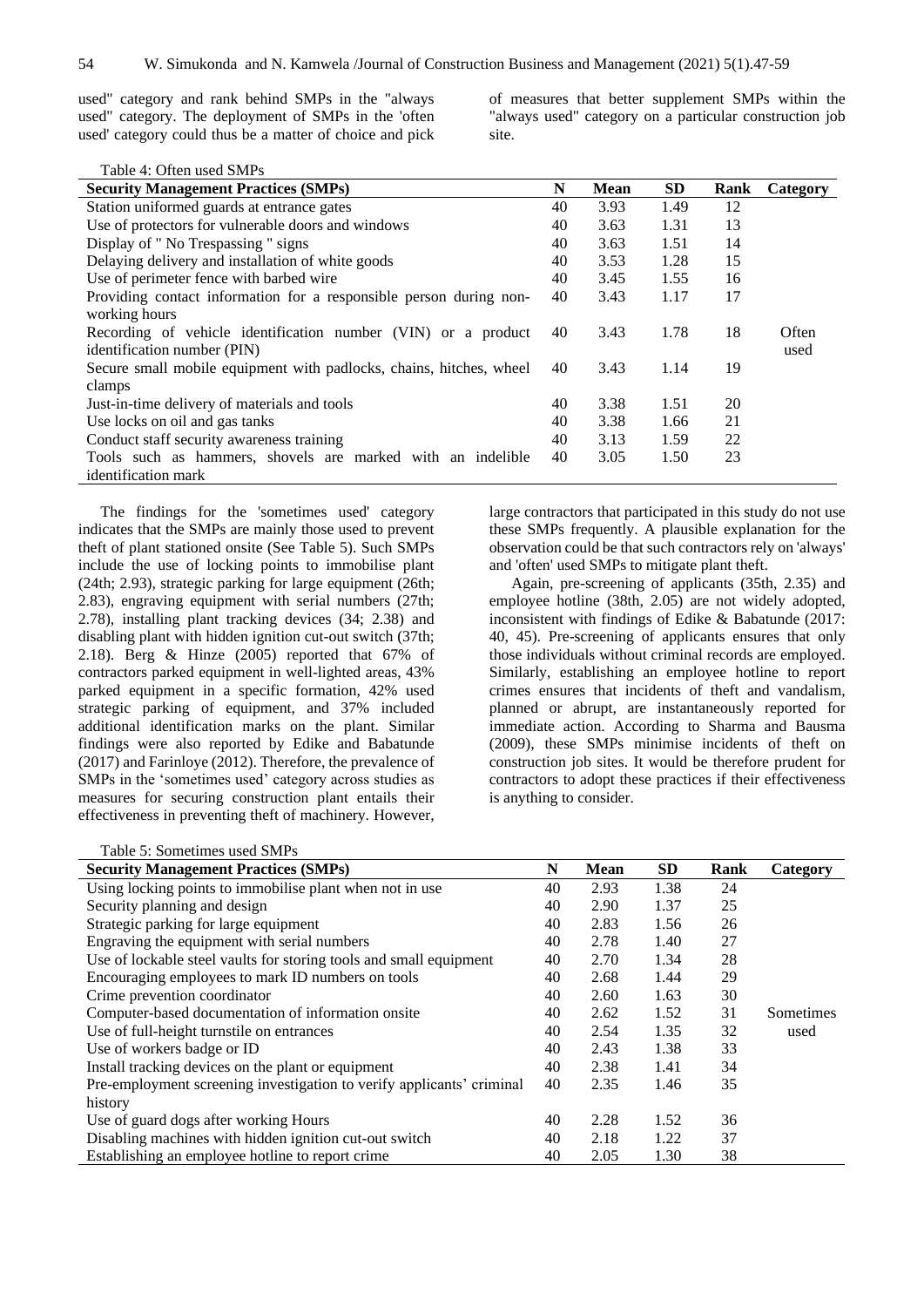Table 6 shows that 6 SMPs, representing 14%, fell within the "rarely used" category. They are least ranked, 39th to 44th, with mean scores ranging from 2.03 to 1.50. This finding is consistent with Edike and Babatunde's (2017) study, which discovered the least use of CCTV and alarm systems (30th, 1.33) among contractors in Nigeria. Security cameras and alarm systems were also minimally ranked in a study of theft on construction job sites in the Upper West Region of Ghana (Ablordeppey et al., 2020). Their unpopularity has been attributed to the high cost of procurement, installation and operation. Their none deployment ought to be predominant among small and medium contractors and not among large contractors.

| <b>Security Management Practices (SMPs)</b>         | N  | Mean | <b>SD</b> | Rank | Category    |
|-----------------------------------------------------|----|------|-----------|------|-------------|
| Use of police patrols                               | 40 | 2.03 | 1.23      | 39   |             |
| Use of neighbourhood watch                          | 40 | 2.00 | 1.30      | 40   |             |
| Fitting Passive electronic tags or markers to plant | 40 | 1.85 | 1.19      | 41   |             |
| Use alarm system to detect motion and send signals  | 40 | 1.53 | 1.11      | 42   | Rarely used |
| Use of electronic entrance system                   | 40 | 1.50 | 1.26      | 43   |             |
| Use of CCTV/security cameras                        | 40 | 1.48 |           | 44   |             |

#### **8. Conclusion**

Crime prevention has become a major concern in the construction industry due to theft and vandalism costs. This paper explored SMPs implemented by contractors in curbing theft and vandalism on construction job sites in the Southern Region of Malawi. SMPs that were commonly implemented included 11 in the 'always used' and 12 in the 'often used' categories. The ubiquitous nature of SMPs in these two categories is attributed to the job sites' locations that demand the implementation of physical measures. Other factors that influence these SMPs include compliance with legislative and administrative requirements and a strong synergism among the SMPs. It was expected that large contractors would implement the proven to be successful security measures to mitigate threats on their job sites. This would be due to the high value of construction assets found on such job sites. However, it was surprising to note that most SMPs used to prevent theft of plants and tools were categorised as 'sometimes used'. Similarly, technical systems such as CCTV and alarm systems, together with background checks on employees and establishing employee hotline, were among the least used SMPs. Therefore, the absence of these SMPs is an indicator of how exposed job sites of large contractors are to theft and vandalism. This would also imply that cost is not the only most influencing factor in choosing security measures for contractors. If that were the case, the implementation of the technical systems would have been high among the large contractors probed in this study, whose financial capacity is an enabler to investment in such systems. Instead, other compelling factors such as legislative and administrative requirements play a role.

## **References**

Ablordeppey, E.E, Moo, F., Akorsu, W. and Mustapha, A. (2021). Minimising Theft on Construction

Here again, the domineering and adamantine effect of SMPs in the 'always' and 'often' used categories seem to be in manifestation. However, considering that none use of technical systems is a major cause of crime on job sites (Berg and Hinze, 2005) and that the security risk is high on large projects, deployment of technical systems as deterrence and detection security strategy needs to be encouraged among large contractors. The cost-benefit analysis for the deployment of these SMPs is sufficiently compelling for large contractors. The systems are reusable and may offer additional value, such as monitoring health and safety issues.

Together, contractors should prioritise the implementation of SMPs in the 'always used' category while the deployment of SMPs in another category should be in tandem with the overall security assessment of the construction job site. For example, SMPs, in the "often used" category should be employed to supplement inadequacies created by "always used" SMPs, while SMPs in the "sometimes used" category should be employed to deter theft of tools and plants. SMPs in the "rarely used" categories are the most effective anti-theft and anti-vandalism SMPs. Large contractors should therefore reconsider investing in technical systems.

The findings contribute to the wider construction project management discourse where issues of theft and vandalism are paramount. The results provide empirical evidence on SMPs that need improvement to prevent theft and vandalism on job sites. Further, the study contributes to the theft and vandalism phenomenon by suggesting that implementing SMPs belonging to a particular category only may not necessarily result in improved security on construction job sites. Implementation of a combination of SMPs based on security risk assessment may be necessary to achieve a desired level of security. However, though adequate, the study is limited by a relatively smaller sample size which may compromise the generalizability of the results. Therefore, this study might have offered a generic analysis on which future research studies covering wide geospatial areas may be based. Future research may also consider conducting discriminant analysis of the results using ANOVA or ttest to investigate if the implementation of SMPs varies with business characteristics.

Sites in Ghana: The Perspective of Contractors in the Upper West Region of Ghana. *Civil and Engineering Research,* 12, (5), 30-40.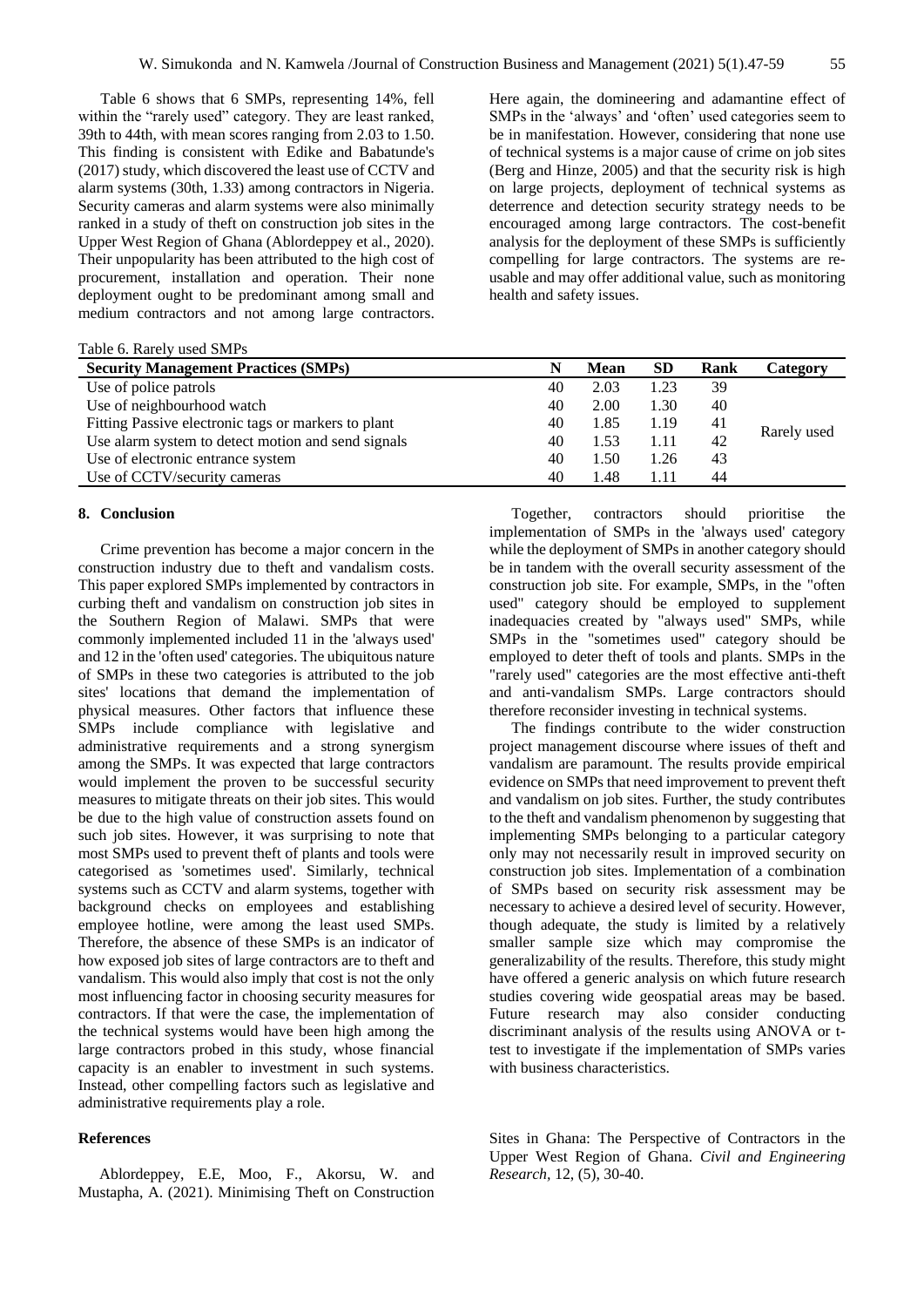Allianz, (2018). 2018 will hit a new high for plant theft claims. Retrieved from [https://www.allianz.co.uk/news](https://www.allianz.co.uk/news-and-insight/news-blogs-and-press-releases/2018/11/2018-predicted-new-high-for-plant-theft-claims.html)[and-insight/news-blogs-and-press-](https://www.allianz.co.uk/news-and-insight/news-blogs-and-press-releases/2018/11/2018-predicted-new-high-for-plant-theft-claims.html)

[releases/2018/11/2018-predicted-new-high-for-plant](https://www.allianz.co.uk/news-and-insight/news-blogs-and-press-releases/2018/11/2018-predicted-new-high-for-plant-theft-claims.html)[theft-claims.html](https://www.allianz.co.uk/news-and-insight/news-blogs-and-press-releases/2018/11/2018-predicted-new-high-for-plant-theft-claims.html)

Babatunde, S.O., Perera, S. and Adeniyi, O. (2018). Identification of critical risk factors in public-private partnership project phase in developing countries. *Benchmarking: An International Journal,* 26, (2), 334- 355.

Berg, R. and Hinze, J. (2005). Theft and vandalism on construction sites. *Journal of Construction Engineering and Management,* 131, (7), 826-833.

Big Box. (2018). Preventing construction site theft in South Africa. Retrieved from [https://www.bigboxcontainers.co.za/blog/preventing](https://www.bigboxcontainers.co.za/blog/preventing-construction-site-theft-south-africa)[construction-site-theft-south-africa](https://www.bigboxcontainers.co.za/blog/preventing-construction-site-theft-south-africa)

Boba, R. and Santos, R. 2006. Burglary at singlefamily house construction sites. Working paper [43], Office of Community Oriented Policing Services, US Department of Justice, Washington. Retrieved from [https://justiceacademy.org/iShare/Library-](https://justiceacademy.org/iShare/Library-Training/e07021611.pdf)[Training/e07021611.pdf](https://justiceacademy.org/iShare/Library-Training/e07021611.pdf)

British Security Industry Association (BSIA). (2012). Construction site security-a guide. Working paper [123], British Security Industry Association, January, UK. Retrieved from [https://www.bsia.co.uk/zappfiles/bsia](https://www.bsia.co.uk/zappfiles/bsia-front/new%20pdfs/123-construction-site-security-a-guide.pdf)[front/new%20pdfs/123-construction-site-security-a](https://www.bsia.co.uk/zappfiles/bsia-front/new%20pdfs/123-construction-site-security-a-guide.pdf)[guide.pdf](https://www.bsia.co.uk/zappfiles/bsia-front/new%20pdfs/123-construction-site-security-a-guide.pdf)

Chileshe, N. Njau, C.W., Kabichii, B.K., Macharia, L.N. and Kavishe, N. (2020). Critical success factors for public-private partnerships (PPP) infrastructure and housing projects in Kenya. *International Journal of Construction Management,* 1-23.

Chyung, S.Y., Roberts, K., Swanson, L. and Hankinson, A. (2017). Evidence-based Survey Design: The Use of a Midpoint on the Likert Scale. *International Science for Performance*, 56, (10), 15-23.

Danku, J.C. (2020). Exploring the Concept of Social Licence in the Construction Industry of a Developing Country. *Journal of Construction Business and Management,* 4, (2), 25-33.

Ebong, S. (2017). Influencing behavior for crime prevention through architectural design and construction: an overview. *Journal of Sustainable Architectural and Civil Engineering,* 2, (19), 5-12.

Edike, U.E. and Babatunde, A. (2017). Crime prevention on construction site: A study of Ogun State, Nigeria. *Covenant Journal of Research in the Built Environment,* 5, (1), 32-47.

Fadiya, O.O., Georgakis, P., Chinyio, E. and Nwagboso, C. (2012). Perceptions of Building Contractors Concerning Plant Theft. *International Journal of Architecture, Engineering and Construction,* 1, (1), 47-54.

Farinloye, O., Odusani, K. and Adewunmi, Y. (2013). Theft and vandalism control measures on building sites in Lagos, Nigeria. *Journal of Engineering, Project and Production Management*, 3, (1), 9-21.

Gwynn, M., Engels, F., Green, N., Henry, J., Kellow, J. (2005) Theft of Construction Plant and Equipment. International Association of Engineering Insurers (IMIA) 43 (05). Retrieved from [https://www.imia.com/wp](https://www.imia.com/wp-content/uploads/2013/05/wgp4305.pdf)[content/uploads/2013/05/wgp4305.pdf](https://www.imia.com/wp-content/uploads/2013/05/wgp4305.pdf)

Iwuagwu, C. (2014). Statistical appraisal of crime rate in Nigeria. *Journal of Physical Science and Innovation*, 6, (1), 38-48.

Malawi Government. (1997). Occupational safety, health and welfare. Retrieved from [https://www.malawi.gov.mw/labour/doc/occ%20safety%](https://www.malawi.gov.mw/labour/doc/occ%20safety%20health.pdf) [20health.pdf](https://www.malawi.gov.mw/labour/doc/occ%20safety%20health.pdf)

Malawi Government. (2000). Employment Act 2000 No. 6 of 2000. Retrieved from [https://www.ilo.org/wcmsp5/groups/public/--](https://www.ilo.org/wcmsp5/groups/public/---ed_protect/---protrav/---ilo_aids/documents/legaldocument/wcms_125534.pdf) [ed\\_protect/---protrav/---](https://www.ilo.org/wcmsp5/groups/public/---ed_protect/---protrav/---ilo_aids/documents/legaldocument/wcms_125534.pdf)

[ilo\\_aids/documents/legaldocument/wcms\\_125534.pdf](https://www.ilo.org/wcmsp5/groups/public/---ed_protect/---protrav/---ilo_aids/documents/legaldocument/wcms_125534.pdf) 

Montealegre, F. (2003). Jobsite security in residential construction. Retrieved from <https://ufdc.ufl.edu/UFE0001192/00001/pdf>

National Construction Industry Council (NCIC). (2019). First and upgrading registration form for building and civil – 2019. Retrieved from <https://ncic.mw/resources/>

Nyakala, K.S., Pretorius, J.C. and Vermeulen, A. (2021). Construction quality process implementation as a source of competitive advantage in small and mediumsized construction projects. *Journal of Construction Business and Management,* 4, (2), 46-54.

Osei-Kyei, R. and Chan, A.P.C. (2016). Factors attracting private sector investments in public-private partnerships in developing countries: A survey of international experts. *Journal of financial management of property and construction*, 22, (1), pp. 92-111.

Oxford Learners Dictionary. (2020). Supplementary. Retrieved from [https://www.oxfordlearnersdictionaries.com/definition/e](https://www.oxfordlearnersdictionaries.com/definition/english/supplementary?q=supplementary) [nglish/supplementary?q=supplementary](https://www.oxfordlearnersdictionaries.com/definition/english/supplementary?q=supplementary)

Rahman, M.M, Yap, Y.H., Ramli, N.R., Dullah, M.A. and Shamsuddin, M.S.W. (2017). Causes of Shortage and Delay in Material Supply: A Preliminary Study. IOP Conf. Series: Materials Science and Engineering. 1-7

Rowley, J. (2012). Conducting research interviews. *Management Research Review,* 35, (3/4), 260-271.

Sakurai, Y., Mayhew, P. and White, M. (2008). Theft and vandalism at residential building sites in Australia. Retrieved from http://www.sanantonio.gov/saPD/p df/CONSTRUCTION\_SITE.pdf

Sharma, A. and Bausman, D. (2009). Construction site security – the impact of company size and loss history on security measures. Retrieved from [http://ascpro0.ascweb.org/archives/cd/2010/paper/CPRT](http://ascpro0.ascweb.org/archives/cd/2010/paper/CPRT119002010.pdf) [119002010.pdf](http://ascpro0.ascweb.org/archives/cd/2010/paper/CPRT119002010.pdf)

Smith, A. and Walmsley, R. (1999). The nature and extent of construction plant theft. Working paper [117], Home Office, London. Retrieved from [https://www.imia.com/wp-](https://www.imia.com/wp-content/uploads/2013/05/EP44-2010-Plant-Theft-Report-UK-vers-4.pdf)

[content/uploads/2013/05/EP44-2010-Plant-Theft-](https://www.imia.com/wp-content/uploads/2013/05/EP44-2010-Plant-Theft-Report-UK-vers-4.pdf)[Report-UK-vers-4.pdf.](https://www.imia.com/wp-content/uploads/2013/05/EP44-2010-Plant-Theft-Report-UK-vers-4.pdf)

The People's Law Dictionary. (1981-2005) Theft. Retrieved from [https://legal](https://legal-dictionary.thefreedictionary.com/theft)[dictionary.thefreedictionary.com/theft](https://legal-dictionary.thefreedictionary.com/theft)

Warne, L. (2016). Crime in the construction industry. Retrieved from [https://prime-secure.co.uk/wp](https://prime-secure.co.uk/wp-content/uploads/2021/02/CIOB-Crime-in-the-Construction-Industry.pdf)[content/uploads/2021/02/CIOB-Crime-in-the-](https://prime-secure.co.uk/wp-content/uploads/2021/02/CIOB-Crime-in-the-Construction-Industry.pdf)[Construction-Industry.pdf](https://prime-secure.co.uk/wp-content/uploads/2021/02/CIOB-Crime-in-the-Construction-Industry.pdf)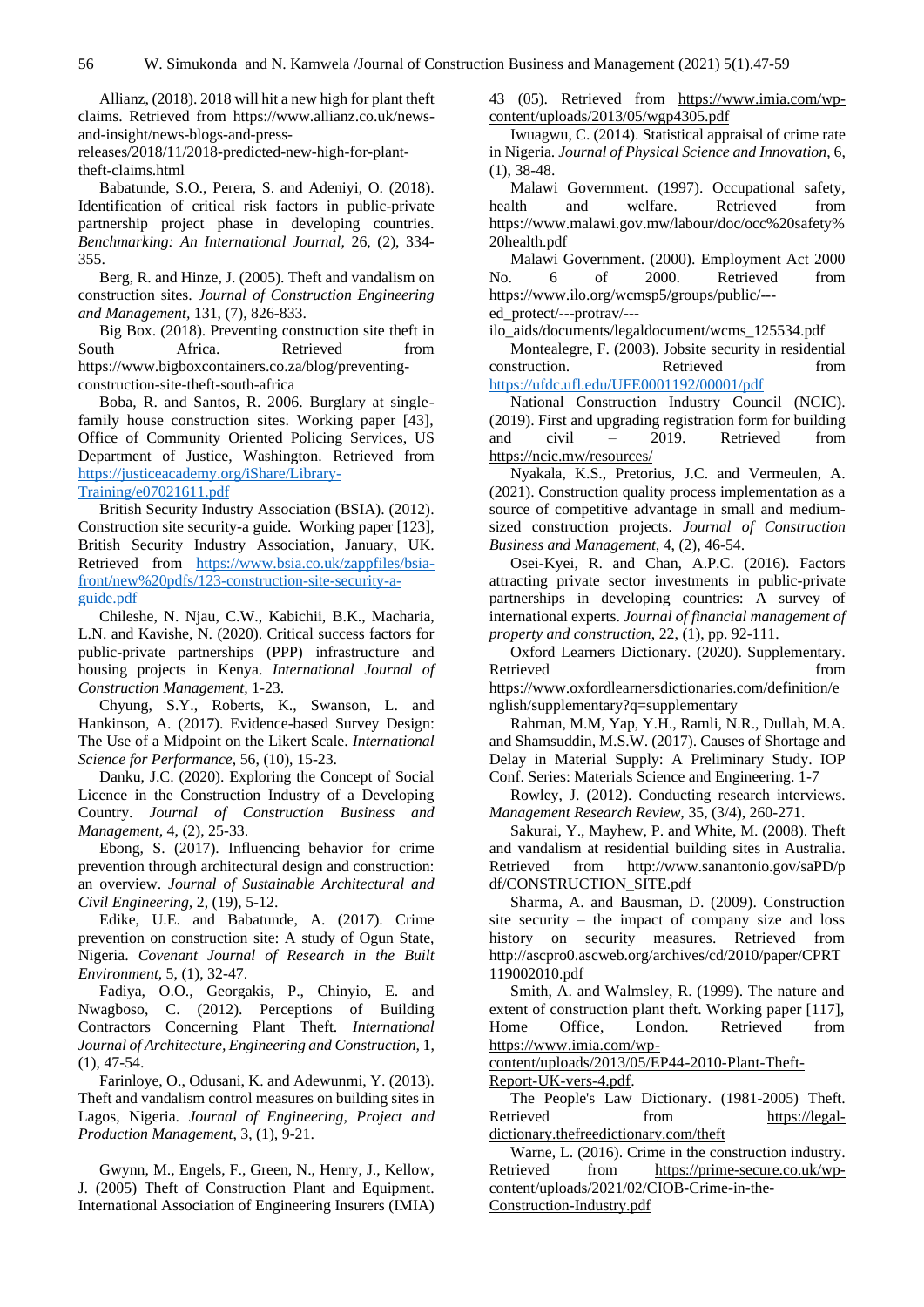[Wuni, I.Y.,](https://www-emerald-com.gcu.idm.oclc.org/insight/search?q=Ibrahim%20Yahaya%20Wuni) [Shen, G.Q.](https://www-emerald-com.gcu.idm.oclc.org/insight/search?q=Geoffrey%20Qiping%20Shen) and [Osei-Kyei, R.](https://www-emerald-com.gcu.idm.oclc.org/insight/search?q=Robert%20Osei-Kyei) (2021). Evaluating the critical success criteria for prefabricated prefinished volumetric construction projects. *[Journal of](https://www-emerald-com.gcu.idm.oclc.org/insight/publication/issn/1366-4387)  [Financial Management of Property and Construction](https://www-emerald-com.gcu.idm.oclc.org/insight/publication/issn/1366-4387)*,

Vol. ahead-of-print No. ahead-of-print. Retrieved from [https://doi-org.gcu.idm.oclc.org/10.1108/JFMPC-](https://doi-org.gcu.idm.oclc.org/10.1108/JFMPC-03-2020-0013)[03-2020-0013.](https://doi-org.gcu.idm.oclc.org/10.1108/JFMPC-03-2020-0013)

Appendix 1: Proposed construction Jobsite security management strategies

| All Construction materials, tools and plants on site are inventoried<br>Farinloye et al., 2013: 14;<br>Fadiya et al., 2012: 49; Berg<br>Termination of employees caught stealing or committing vandalism.<br>and Hinze, 2005: 828; Big<br>Report theft and vandalism to the law enforcement agency<br>Box. 2018: 1; Boba &<br>Minimising the number of entrances<br>Santos, 2006: 22-33; BSIA,<br>Use of own-trained security personnel<br>2012: 16-20; Edike and<br>Use of Perimeter fences without barbed wire<br>Babatunde, 2017: 38-43).<br>Assigned personnel with the responsibility of maintaining tight inventory<br>Use of site cabins or containers for storing tools<br>Use of padlocks and locked gates<br>Removal of unused equipment from site<br>The plant is covered with corporate logo or colours.<br>Station uniformed guards at entrance gates<br>Use of protectors for vulnerable doors and windows<br>Display of " No Trespassing " signs<br>Delaying delivery and installation of white goods<br>Use of perimeter fence with barbed wire<br>Providing contact information for a responsible person during non-working hours<br>Recording of vehicle identification number (VIN) or a product identification number (PIN)<br>Secure small mobile equipment with padlocks, chains, hitches, wheel clamps<br>Just-in-time delivery of materials and tools<br>Use locks on oil and gas tanks<br>Conduct staff security awareness training<br>Tools such as hammers, shovels are marked with an indelible identification mark.<br>Using locking points to immobilise plant when not in use<br>Security planning and design<br>Strategic parking for large equipment<br>Engraving the equipment with serial numbers<br>Use of lockable steel vaults for storing tools and small equipment<br>Encouraging employees to mark ID numbers on tools<br>Crime prevention coordinator<br>Computer-based documentation of information onsite<br>Use of full-height turnstile on entrances<br>Use of workers badge or ID<br>Install tracking devices on the plant or equipment<br>Pre-employment screening to verify applicant's criminal history<br>Use of guard dogs after working Hours<br>Disabling machines with hidden ignition cut-out switch<br>Establishing an employee hotline to report crime<br>Use of police patrols<br>Use of neighbourhood watch<br>Fitting Passive electronic tags or markers to plant<br>Use an alarm system to detect motion and send signals.<br>Use of electronic entrance system<br>Use of CCTV/security cameras | <b>Security Management Practices (SMPs)</b> | <b>Sources</b> |
|---------------------------------------------------------------------------------------------------------------------------------------------------------------------------------------------------------------------------------------------------------------------------------------------------------------------------------------------------------------------------------------------------------------------------------------------------------------------------------------------------------------------------------------------------------------------------------------------------------------------------------------------------------------------------------------------------------------------------------------------------------------------------------------------------------------------------------------------------------------------------------------------------------------------------------------------------------------------------------------------------------------------------------------------------------------------------------------------------------------------------------------------------------------------------------------------------------------------------------------------------------------------------------------------------------------------------------------------------------------------------------------------------------------------------------------------------------------------------------------------------------------------------------------------------------------------------------------------------------------------------------------------------------------------------------------------------------------------------------------------------------------------------------------------------------------------------------------------------------------------------------------------------------------------------------------------------------------------------------------------------------------------------------------------------------------------------------------------------------------------------------------------------------------------------------------------------------------------------------------------------------------------------------------------------------------------------------------------------------------------------------------------------------------------------------------------------------------------------------------------------------------------------------------------------------------|---------------------------------------------|----------------|
|                                                                                                                                                                                                                                                                                                                                                                                                                                                                                                                                                                                                                                                                                                                                                                                                                                                                                                                                                                                                                                                                                                                                                                                                                                                                                                                                                                                                                                                                                                                                                                                                                                                                                                                                                                                                                                                                                                                                                                                                                                                                                                                                                                                                                                                                                                                                                                                                                                                                                                                                                               |                                             |                |
|                                                                                                                                                                                                                                                                                                                                                                                                                                                                                                                                                                                                                                                                                                                                                                                                                                                                                                                                                                                                                                                                                                                                                                                                                                                                                                                                                                                                                                                                                                                                                                                                                                                                                                                                                                                                                                                                                                                                                                                                                                                                                                                                                                                                                                                                                                                                                                                                                                                                                                                                                               |                                             |                |
|                                                                                                                                                                                                                                                                                                                                                                                                                                                                                                                                                                                                                                                                                                                                                                                                                                                                                                                                                                                                                                                                                                                                                                                                                                                                                                                                                                                                                                                                                                                                                                                                                                                                                                                                                                                                                                                                                                                                                                                                                                                                                                                                                                                                                                                                                                                                                                                                                                                                                                                                                               |                                             |                |
|                                                                                                                                                                                                                                                                                                                                                                                                                                                                                                                                                                                                                                                                                                                                                                                                                                                                                                                                                                                                                                                                                                                                                                                                                                                                                                                                                                                                                                                                                                                                                                                                                                                                                                                                                                                                                                                                                                                                                                                                                                                                                                                                                                                                                                                                                                                                                                                                                                                                                                                                                               |                                             |                |
|                                                                                                                                                                                                                                                                                                                                                                                                                                                                                                                                                                                                                                                                                                                                                                                                                                                                                                                                                                                                                                                                                                                                                                                                                                                                                                                                                                                                                                                                                                                                                                                                                                                                                                                                                                                                                                                                                                                                                                                                                                                                                                                                                                                                                                                                                                                                                                                                                                                                                                                                                               |                                             |                |
|                                                                                                                                                                                                                                                                                                                                                                                                                                                                                                                                                                                                                                                                                                                                                                                                                                                                                                                                                                                                                                                                                                                                                                                                                                                                                                                                                                                                                                                                                                                                                                                                                                                                                                                                                                                                                                                                                                                                                                                                                                                                                                                                                                                                                                                                                                                                                                                                                                                                                                                                                               |                                             |                |
|                                                                                                                                                                                                                                                                                                                                                                                                                                                                                                                                                                                                                                                                                                                                                                                                                                                                                                                                                                                                                                                                                                                                                                                                                                                                                                                                                                                                                                                                                                                                                                                                                                                                                                                                                                                                                                                                                                                                                                                                                                                                                                                                                                                                                                                                                                                                                                                                                                                                                                                                                               |                                             |                |
|                                                                                                                                                                                                                                                                                                                                                                                                                                                                                                                                                                                                                                                                                                                                                                                                                                                                                                                                                                                                                                                                                                                                                                                                                                                                                                                                                                                                                                                                                                                                                                                                                                                                                                                                                                                                                                                                                                                                                                                                                                                                                                                                                                                                                                                                                                                                                                                                                                                                                                                                                               |                                             |                |
|                                                                                                                                                                                                                                                                                                                                                                                                                                                                                                                                                                                                                                                                                                                                                                                                                                                                                                                                                                                                                                                                                                                                                                                                                                                                                                                                                                                                                                                                                                                                                                                                                                                                                                                                                                                                                                                                                                                                                                                                                                                                                                                                                                                                                                                                                                                                                                                                                                                                                                                                                               |                                             |                |
|                                                                                                                                                                                                                                                                                                                                                                                                                                                                                                                                                                                                                                                                                                                                                                                                                                                                                                                                                                                                                                                                                                                                                                                                                                                                                                                                                                                                                                                                                                                                                                                                                                                                                                                                                                                                                                                                                                                                                                                                                                                                                                                                                                                                                                                                                                                                                                                                                                                                                                                                                               |                                             |                |
|                                                                                                                                                                                                                                                                                                                                                                                                                                                                                                                                                                                                                                                                                                                                                                                                                                                                                                                                                                                                                                                                                                                                                                                                                                                                                                                                                                                                                                                                                                                                                                                                                                                                                                                                                                                                                                                                                                                                                                                                                                                                                                                                                                                                                                                                                                                                                                                                                                                                                                                                                               |                                             |                |
|                                                                                                                                                                                                                                                                                                                                                                                                                                                                                                                                                                                                                                                                                                                                                                                                                                                                                                                                                                                                                                                                                                                                                                                                                                                                                                                                                                                                                                                                                                                                                                                                                                                                                                                                                                                                                                                                                                                                                                                                                                                                                                                                                                                                                                                                                                                                                                                                                                                                                                                                                               |                                             |                |
|                                                                                                                                                                                                                                                                                                                                                                                                                                                                                                                                                                                                                                                                                                                                                                                                                                                                                                                                                                                                                                                                                                                                                                                                                                                                                                                                                                                                                                                                                                                                                                                                                                                                                                                                                                                                                                                                                                                                                                                                                                                                                                                                                                                                                                                                                                                                                                                                                                                                                                                                                               |                                             |                |
|                                                                                                                                                                                                                                                                                                                                                                                                                                                                                                                                                                                                                                                                                                                                                                                                                                                                                                                                                                                                                                                                                                                                                                                                                                                                                                                                                                                                                                                                                                                                                                                                                                                                                                                                                                                                                                                                                                                                                                                                                                                                                                                                                                                                                                                                                                                                                                                                                                                                                                                                                               |                                             |                |
|                                                                                                                                                                                                                                                                                                                                                                                                                                                                                                                                                                                                                                                                                                                                                                                                                                                                                                                                                                                                                                                                                                                                                                                                                                                                                                                                                                                                                                                                                                                                                                                                                                                                                                                                                                                                                                                                                                                                                                                                                                                                                                                                                                                                                                                                                                                                                                                                                                                                                                                                                               |                                             |                |
|                                                                                                                                                                                                                                                                                                                                                                                                                                                                                                                                                                                                                                                                                                                                                                                                                                                                                                                                                                                                                                                                                                                                                                                                                                                                                                                                                                                                                                                                                                                                                                                                                                                                                                                                                                                                                                                                                                                                                                                                                                                                                                                                                                                                                                                                                                                                                                                                                                                                                                                                                               |                                             |                |
|                                                                                                                                                                                                                                                                                                                                                                                                                                                                                                                                                                                                                                                                                                                                                                                                                                                                                                                                                                                                                                                                                                                                                                                                                                                                                                                                                                                                                                                                                                                                                                                                                                                                                                                                                                                                                                                                                                                                                                                                                                                                                                                                                                                                                                                                                                                                                                                                                                                                                                                                                               |                                             |                |
|                                                                                                                                                                                                                                                                                                                                                                                                                                                                                                                                                                                                                                                                                                                                                                                                                                                                                                                                                                                                                                                                                                                                                                                                                                                                                                                                                                                                                                                                                                                                                                                                                                                                                                                                                                                                                                                                                                                                                                                                                                                                                                                                                                                                                                                                                                                                                                                                                                                                                                                                                               |                                             |                |
|                                                                                                                                                                                                                                                                                                                                                                                                                                                                                                                                                                                                                                                                                                                                                                                                                                                                                                                                                                                                                                                                                                                                                                                                                                                                                                                                                                                                                                                                                                                                                                                                                                                                                                                                                                                                                                                                                                                                                                                                                                                                                                                                                                                                                                                                                                                                                                                                                                                                                                                                                               |                                             |                |
|                                                                                                                                                                                                                                                                                                                                                                                                                                                                                                                                                                                                                                                                                                                                                                                                                                                                                                                                                                                                                                                                                                                                                                                                                                                                                                                                                                                                                                                                                                                                                                                                                                                                                                                                                                                                                                                                                                                                                                                                                                                                                                                                                                                                                                                                                                                                                                                                                                                                                                                                                               |                                             |                |
|                                                                                                                                                                                                                                                                                                                                                                                                                                                                                                                                                                                                                                                                                                                                                                                                                                                                                                                                                                                                                                                                                                                                                                                                                                                                                                                                                                                                                                                                                                                                                                                                                                                                                                                                                                                                                                                                                                                                                                                                                                                                                                                                                                                                                                                                                                                                                                                                                                                                                                                                                               |                                             |                |
|                                                                                                                                                                                                                                                                                                                                                                                                                                                                                                                                                                                                                                                                                                                                                                                                                                                                                                                                                                                                                                                                                                                                                                                                                                                                                                                                                                                                                                                                                                                                                                                                                                                                                                                                                                                                                                                                                                                                                                                                                                                                                                                                                                                                                                                                                                                                                                                                                                                                                                                                                               |                                             |                |
|                                                                                                                                                                                                                                                                                                                                                                                                                                                                                                                                                                                                                                                                                                                                                                                                                                                                                                                                                                                                                                                                                                                                                                                                                                                                                                                                                                                                                                                                                                                                                                                                                                                                                                                                                                                                                                                                                                                                                                                                                                                                                                                                                                                                                                                                                                                                                                                                                                                                                                                                                               |                                             |                |
|                                                                                                                                                                                                                                                                                                                                                                                                                                                                                                                                                                                                                                                                                                                                                                                                                                                                                                                                                                                                                                                                                                                                                                                                                                                                                                                                                                                                                                                                                                                                                                                                                                                                                                                                                                                                                                                                                                                                                                                                                                                                                                                                                                                                                                                                                                                                                                                                                                                                                                                                                               |                                             |                |
|                                                                                                                                                                                                                                                                                                                                                                                                                                                                                                                                                                                                                                                                                                                                                                                                                                                                                                                                                                                                                                                                                                                                                                                                                                                                                                                                                                                                                                                                                                                                                                                                                                                                                                                                                                                                                                                                                                                                                                                                                                                                                                                                                                                                                                                                                                                                                                                                                                                                                                                                                               |                                             |                |
|                                                                                                                                                                                                                                                                                                                                                                                                                                                                                                                                                                                                                                                                                                                                                                                                                                                                                                                                                                                                                                                                                                                                                                                                                                                                                                                                                                                                                                                                                                                                                                                                                                                                                                                                                                                                                                                                                                                                                                                                                                                                                                                                                                                                                                                                                                                                                                                                                                                                                                                                                               |                                             |                |
|                                                                                                                                                                                                                                                                                                                                                                                                                                                                                                                                                                                                                                                                                                                                                                                                                                                                                                                                                                                                                                                                                                                                                                                                                                                                                                                                                                                                                                                                                                                                                                                                                                                                                                                                                                                                                                                                                                                                                                                                                                                                                                                                                                                                                                                                                                                                                                                                                                                                                                                                                               |                                             |                |
|                                                                                                                                                                                                                                                                                                                                                                                                                                                                                                                                                                                                                                                                                                                                                                                                                                                                                                                                                                                                                                                                                                                                                                                                                                                                                                                                                                                                                                                                                                                                                                                                                                                                                                                                                                                                                                                                                                                                                                                                                                                                                                                                                                                                                                                                                                                                                                                                                                                                                                                                                               |                                             |                |
|                                                                                                                                                                                                                                                                                                                                                                                                                                                                                                                                                                                                                                                                                                                                                                                                                                                                                                                                                                                                                                                                                                                                                                                                                                                                                                                                                                                                                                                                                                                                                                                                                                                                                                                                                                                                                                                                                                                                                                                                                                                                                                                                                                                                                                                                                                                                                                                                                                                                                                                                                               |                                             |                |
|                                                                                                                                                                                                                                                                                                                                                                                                                                                                                                                                                                                                                                                                                                                                                                                                                                                                                                                                                                                                                                                                                                                                                                                                                                                                                                                                                                                                                                                                                                                                                                                                                                                                                                                                                                                                                                                                                                                                                                                                                                                                                                                                                                                                                                                                                                                                                                                                                                                                                                                                                               |                                             |                |
|                                                                                                                                                                                                                                                                                                                                                                                                                                                                                                                                                                                                                                                                                                                                                                                                                                                                                                                                                                                                                                                                                                                                                                                                                                                                                                                                                                                                                                                                                                                                                                                                                                                                                                                                                                                                                                                                                                                                                                                                                                                                                                                                                                                                                                                                                                                                                                                                                                                                                                                                                               |                                             |                |
|                                                                                                                                                                                                                                                                                                                                                                                                                                                                                                                                                                                                                                                                                                                                                                                                                                                                                                                                                                                                                                                                                                                                                                                                                                                                                                                                                                                                                                                                                                                                                                                                                                                                                                                                                                                                                                                                                                                                                                                                                                                                                                                                                                                                                                                                                                                                                                                                                                                                                                                                                               |                                             |                |
|                                                                                                                                                                                                                                                                                                                                                                                                                                                                                                                                                                                                                                                                                                                                                                                                                                                                                                                                                                                                                                                                                                                                                                                                                                                                                                                                                                                                                                                                                                                                                                                                                                                                                                                                                                                                                                                                                                                                                                                                                                                                                                                                                                                                                                                                                                                                                                                                                                                                                                                                                               |                                             |                |
|                                                                                                                                                                                                                                                                                                                                                                                                                                                                                                                                                                                                                                                                                                                                                                                                                                                                                                                                                                                                                                                                                                                                                                                                                                                                                                                                                                                                                                                                                                                                                                                                                                                                                                                                                                                                                                                                                                                                                                                                                                                                                                                                                                                                                                                                                                                                                                                                                                                                                                                                                               |                                             |                |
|                                                                                                                                                                                                                                                                                                                                                                                                                                                                                                                                                                                                                                                                                                                                                                                                                                                                                                                                                                                                                                                                                                                                                                                                                                                                                                                                                                                                                                                                                                                                                                                                                                                                                                                                                                                                                                                                                                                                                                                                                                                                                                                                                                                                                                                                                                                                                                                                                                                                                                                                                               |                                             |                |
|                                                                                                                                                                                                                                                                                                                                                                                                                                                                                                                                                                                                                                                                                                                                                                                                                                                                                                                                                                                                                                                                                                                                                                                                                                                                                                                                                                                                                                                                                                                                                                                                                                                                                                                                                                                                                                                                                                                                                                                                                                                                                                                                                                                                                                                                                                                                                                                                                                                                                                                                                               |                                             |                |
|                                                                                                                                                                                                                                                                                                                                                                                                                                                                                                                                                                                                                                                                                                                                                                                                                                                                                                                                                                                                                                                                                                                                                                                                                                                                                                                                                                                                                                                                                                                                                                                                                                                                                                                                                                                                                                                                                                                                                                                                                                                                                                                                                                                                                                                                                                                                                                                                                                                                                                                                                               |                                             |                |
|                                                                                                                                                                                                                                                                                                                                                                                                                                                                                                                                                                                                                                                                                                                                                                                                                                                                                                                                                                                                                                                                                                                                                                                                                                                                                                                                                                                                                                                                                                                                                                                                                                                                                                                                                                                                                                                                                                                                                                                                                                                                                                                                                                                                                                                                                                                                                                                                                                                                                                                                                               |                                             |                |
|                                                                                                                                                                                                                                                                                                                                                                                                                                                                                                                                                                                                                                                                                                                                                                                                                                                                                                                                                                                                                                                                                                                                                                                                                                                                                                                                                                                                                                                                                                                                                                                                                                                                                                                                                                                                                                                                                                                                                                                                                                                                                                                                                                                                                                                                                                                                                                                                                                                                                                                                                               |                                             |                |
|                                                                                                                                                                                                                                                                                                                                                                                                                                                                                                                                                                                                                                                                                                                                                                                                                                                                                                                                                                                                                                                                                                                                                                                                                                                                                                                                                                                                                                                                                                                                                                                                                                                                                                                                                                                                                                                                                                                                                                                                                                                                                                                                                                                                                                                                                                                                                                                                                                                                                                                                                               |                                             |                |
|                                                                                                                                                                                                                                                                                                                                                                                                                                                                                                                                                                                                                                                                                                                                                                                                                                                                                                                                                                                                                                                                                                                                                                                                                                                                                                                                                                                                                                                                                                                                                                                                                                                                                                                                                                                                                                                                                                                                                                                                                                                                                                                                                                                                                                                                                                                                                                                                                                                                                                                                                               |                                             |                |
|                                                                                                                                                                                                                                                                                                                                                                                                                                                                                                                                                                                                                                                                                                                                                                                                                                                                                                                                                                                                                                                                                                                                                                                                                                                                                                                                                                                                                                                                                                                                                                                                                                                                                                                                                                                                                                                                                                                                                                                                                                                                                                                                                                                                                                                                                                                                                                                                                                                                                                                                                               |                                             |                |
|                                                                                                                                                                                                                                                                                                                                                                                                                                                                                                                                                                                                                                                                                                                                                                                                                                                                                                                                                                                                                                                                                                                                                                                                                                                                                                                                                                                                                                                                                                                                                                                                                                                                                                                                                                                                                                                                                                                                                                                                                                                                                                                                                                                                                                                                                                                                                                                                                                                                                                                                                               |                                             |                |
|                                                                                                                                                                                                                                                                                                                                                                                                                                                                                                                                                                                                                                                                                                                                                                                                                                                                                                                                                                                                                                                                                                                                                                                                                                                                                                                                                                                                                                                                                                                                                                                                                                                                                                                                                                                                                                                                                                                                                                                                                                                                                                                                                                                                                                                                                                                                                                                                                                                                                                                                                               |                                             |                |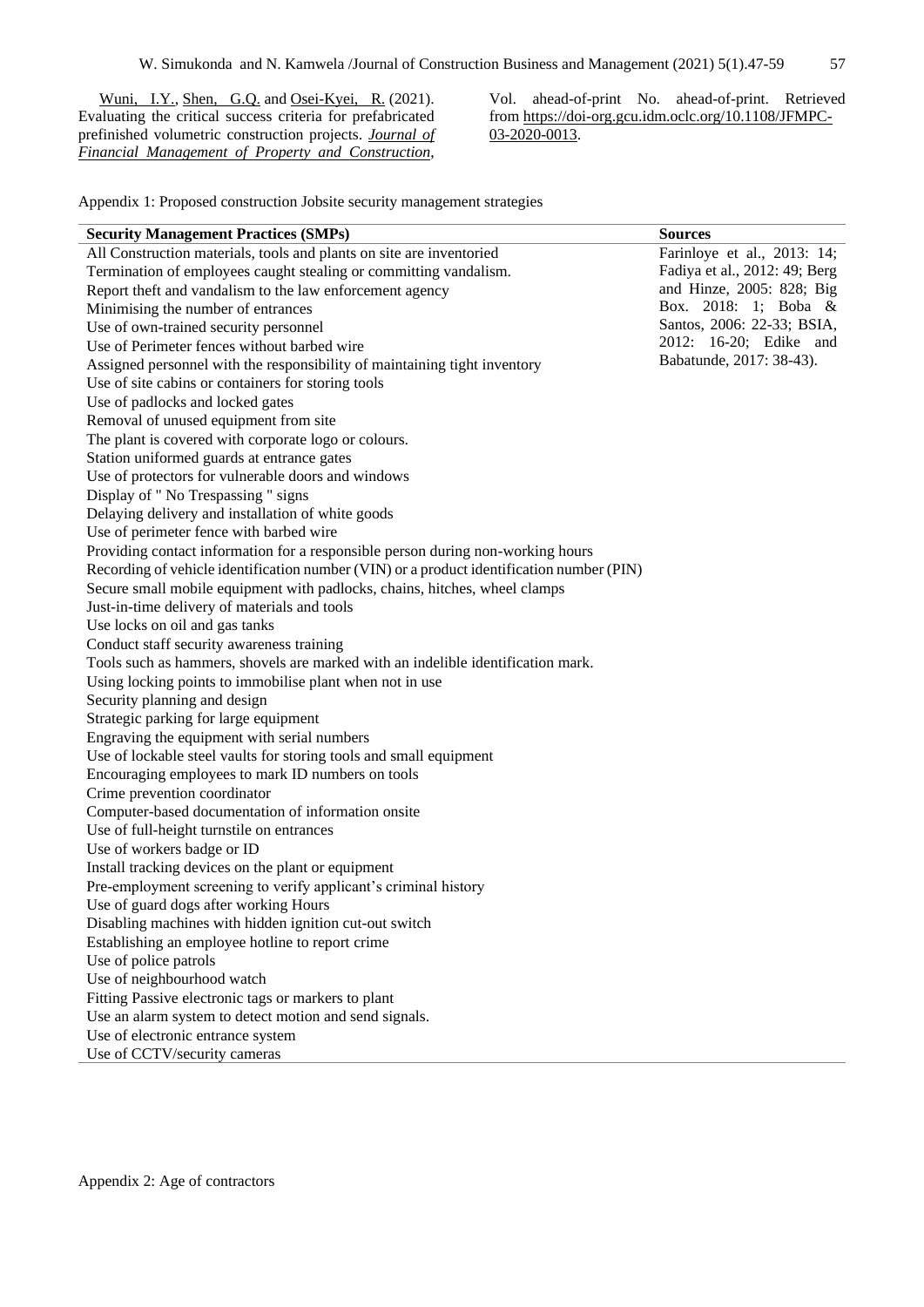





Appendix 4: Implementation of SMPs by contractors

| <b>Security Management Practices (SMPs)</b>                               | ${\bf N}$ | <b>Mean</b> | <b>SD</b> | <b>Rank</b>    | Category   |
|---------------------------------------------------------------------------|-----------|-------------|-----------|----------------|------------|
| All Construction materials, tools and plants on site are inventoried      | 40        | 4.55        | 0.71      | $\mathbf{1}$   |            |
| Termination of employees caught stealing or committing vandalism          | 40        | 4.48        | 0.99      | $\sqrt{2}$     |            |
| Report theft and vandalism to the law enforcement agency                  | 40        | 4.45        | 0.99      | 3              |            |
| Minimising the number of entrances                                        | 40        | 4.38        | 0.93      | $\overline{4}$ |            |
| Use of own-trained security personnel                                     | 40        | 4.28        | 1.20      | 5              |            |
| Use of Perimeter fences without barbed wire                               | 40        | 4.28        | 1.41      | 6              | Always     |
| Assigned personnel with the responsibility of maintaining tight inventory | 40        | 4.23        | 1.21      | 7              | used       |
| Use of site cabins or containers for storing tools                        | 40        | 4.23        | 1.21      | 8              |            |
| Use of padlocks and locked gates                                          | 40        | 4.20        | 1.24      | 9              |            |
| Removal of unused equipment from site                                     | 40        | 4.13        | 1.07      | 10             |            |
| The plant is embroiled with corporate logo or colours                     | 40        | 4.05        | 1.24      | 11             |            |
| Station uniformed guards at entrance gates                                | 40        | 3.93        | 1.49      | 12             |            |
| Use of protectors for vulnerable doors and windows                        | 40        | 3.63        | 1.31      | 13             |            |
| Display of " No Trespassing " signs                                       | 40        | 3.63        | 1.51      | 14             |            |
| Delaying delivery and installation of white goods                         | 40        | 3.53        | 1.28      | 15             |            |
| Use of perimeter fence with barbed wire                                   | 40        | 3.45        | 1.55      | 16             |            |
| Providing contact information for a responsible person during non-        | 40        | 3.43        | 1.17      | 17             |            |
| working hours                                                             |           |             |           |                |            |
| Recording of vehicle identification number (VIN) or a product             | 40        | 3.43        | 1.78      | 18             | Often used |
| identification number (PIN)                                               |           |             |           |                |            |
| Secure small mobile equipment with padlocks, chains, hitches, wheel       | 40        | 3.43        | 1.14      | 19             |            |
| clamps                                                                    |           |             |           |                |            |
| Just-in-time delivery of materials and tools                              | 40        | 3.38        | 1.51      | 20             |            |
| Use locks on oil and gas tanks                                            | 40        | 3.38        | 1.66      | 21             |            |
| Conduct staff security awareness training                                 | 40        | 3.13        | 1.59      | 22             |            |
| Tools such as hammers, shovels are marked with an indelible               | 40        | 3.05        | 1.50      | 23             |            |
| identification mark                                                       |           |             |           |                |            |
| Using locking points to immobilise plant when not in use                  | 40        | 2.93        | 1.38      | 24             |            |
| Security planning and design                                              | 40        | 2.90        | 1.37      | 25             |            |
| Strategic parking for large equipment                                     | 40        | 2.83        | 1.56      | 26             |            |
| Engraving the equipment with serial numbers                               | 40        | 2.78        | 1.40      | 27             |            |
| Use of lockable steel vaults for storing tools and small equipment        | 40        | 2.70        | 1.34      | 28             |            |
| Encouraging employees to mark ID numbers on tools                         | 40        | 2.68        | 1.44      | 29             |            |
| Crime prevention coordinator                                              | 40        | 2.60        | 1.63      | 30             |            |
| Computer-based documentation of information onsite                        | 40        | 2.62        | 1.52      | 31             | Sometimes  |
| Use of full-height turnstile on entrances                                 | 40        | 2.54        | 1.35      | 32             | used       |
| Use of workers badge or ID                                                | 40        | 2.43        | 1.38      | 33             |            |